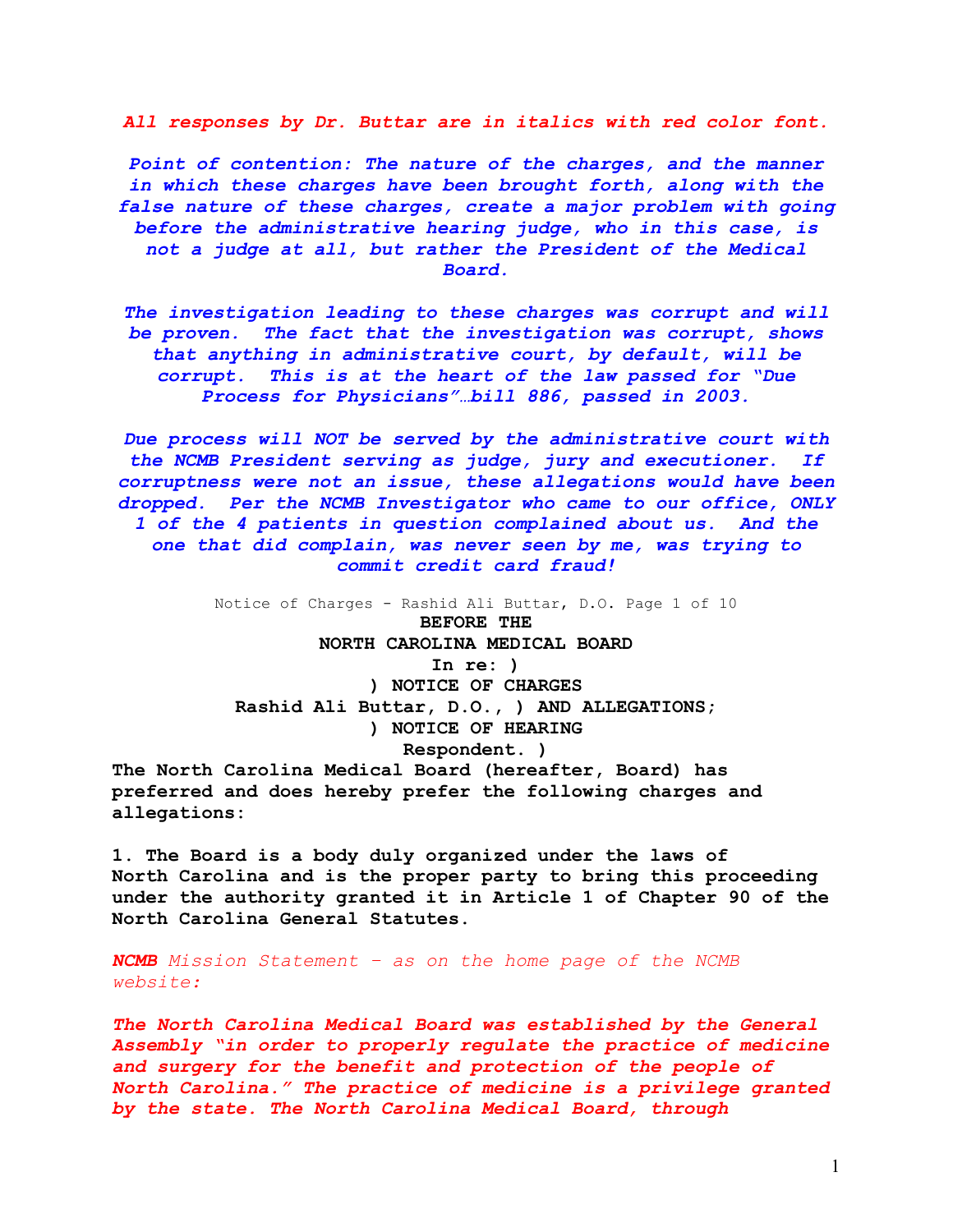*efficient and dedicated organization, will license, monitor, discipline, educate, and when appropriate, rehabilitate physicians and mid-level practitioners to assure their fitness and competence in the service of the people of North Carolina. In fulfilling its mission, the Board will play a leading role in the ever-changing health care environment through dialogue with the public, the legislature, academia, and the medical community.*

*Point of contention No. 1 – What is the function of the NCMB? Is the medical board "justified" in dictating any issue of charges to patients? Are financial policy is open. There are no hidden agendas. Everything on our bills is itemized*

*Is this not considered "price fixing" and going against "free enterprise" if the NCMB tries to decide the price of anything?*

*The medical board already doesn't understand our treatments and then, states these treatments are too expensive? If they don't know what we do, how can they say it's "too expensive"?*

*What does this issue with expense of treatments have to do with patient safety and efficacy?*

*Why does the NCMB think they know BETTER what is best for the citizens of NC than the patient themselves?*

*Quote -* "If people let government decide what foods they eat and what medicines they take, their bodies will soon be in as sorry a state as the souls of those who live under tyranny."

**-** *Thomas Jefferson*

**2. Rashid Ali Buttar, D.O. (hereafter, Dr. Buttar), is a physician licensed by the Board on or about May 20, 1995, to practice medicine and surgery, license number 95-00528.**

*The above statement is true.*

**3. During the times relevant herein, Dr. Buttar practiced medicine in Cornelius, North Carolina.**

*The above statement is true.*

**4. Patients A through C presented to Dr. Buttar with a**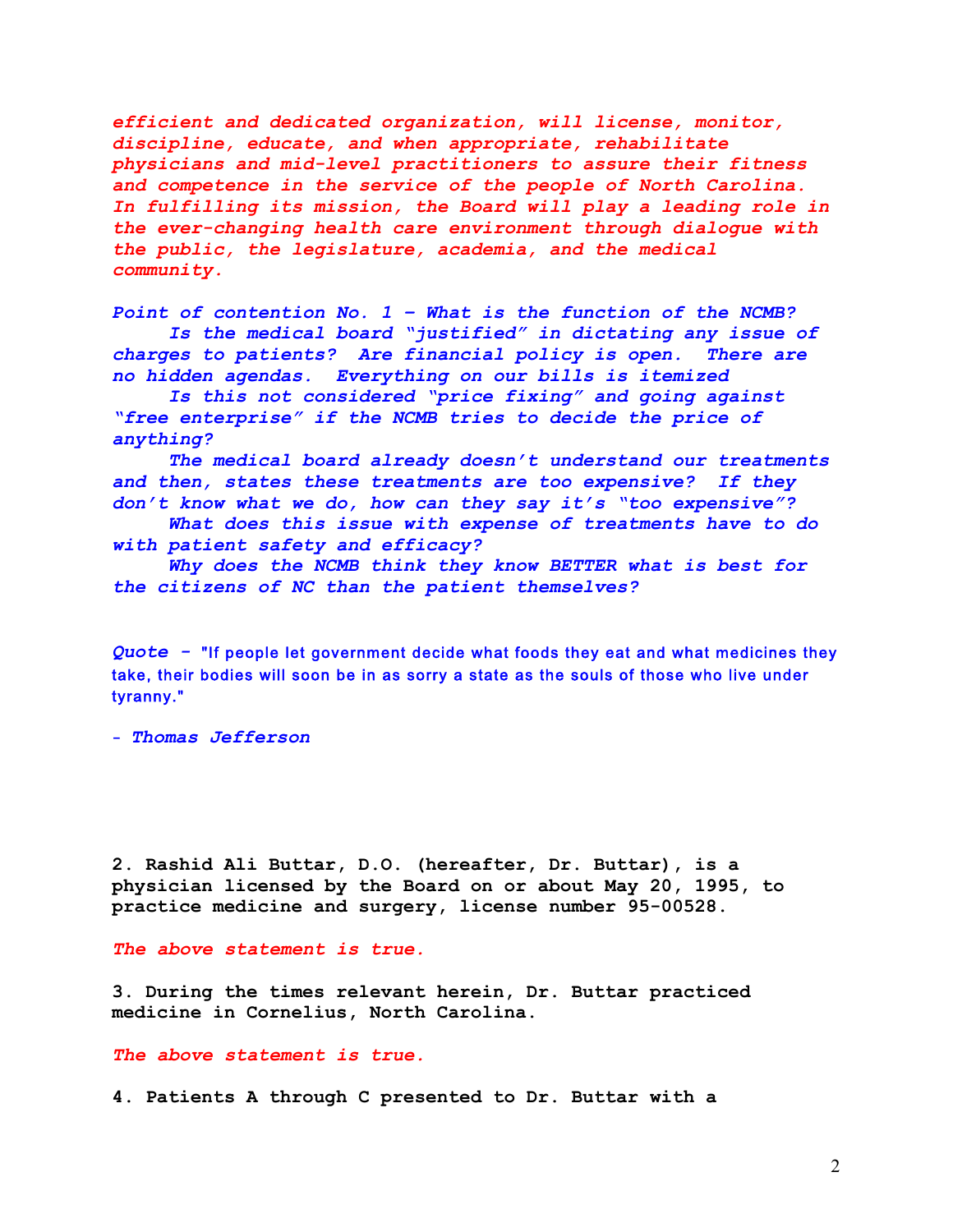**diagnosis of cancer.**

*The above statement is true.*

**5. Patient A presented to Dr. Buttar with a diagnosis of cervical cancer.**

*The above statement is true.*

Notice of Charges - Rashid Ali Buttar, D.O. Page 2 of 10 **6. Patient B presented to Dr. Buttar with a diagnosis of ovarian cancer.**

*The above statement is true.*

**7. Patient C presented with a diagnosis of adrenal cell cancer.**

*The above statement is true.*

**8. Patient D presented to Dr. Buttar with a history of colon polyps.**

*The above statement is NOT entirely true. Her history MAY have included the above but her Chief Complaint had nothing to do with colon polyps.* 

*This statement by the NCMB is an example of the NCMB creating intentional confusion by distorting the truth in order to malign and slander Dr. Buttar.*

*Point of contention No. 2 – This patient presented for specific complaints, NONE of which had anything to do with the Polyps.* 

*NCMB can clearly see what we treated patient for empirically.*

*What is their intent by misrepresenting the patient's chief complaint as documented in the chart???*

**9. Patients A, B and C would eventually succumb to their cancer.**

*The above statement is true.*

**10. Patients A, B and C, desperate for any hope to combat their disease, came to Dr. Buttar because of Dr. Buttar's representations that the therapies he offered would be effective in their battle against cancer.**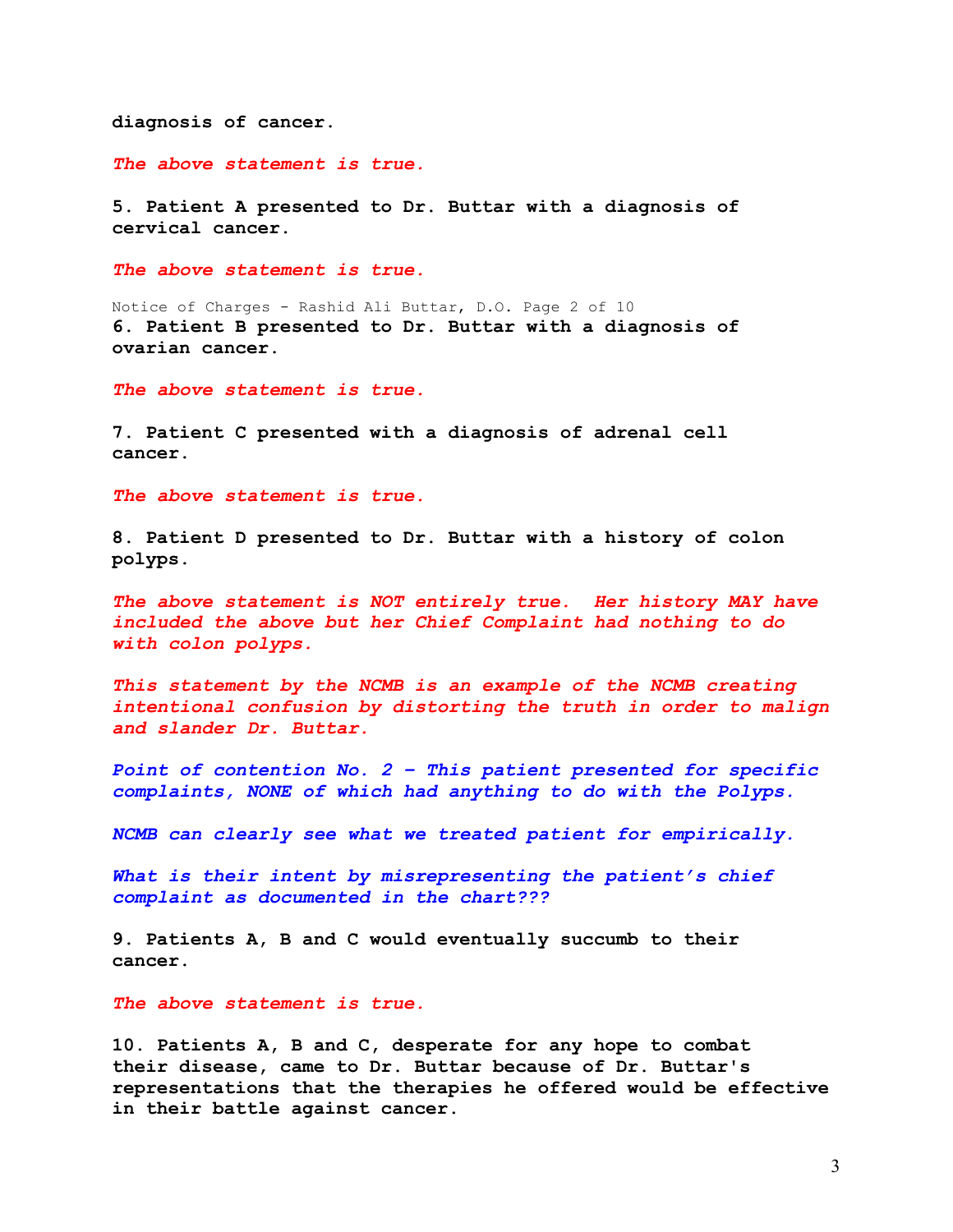*Point of contention No. 3 – "came to Dr. Buttar because of Dr. Buttar's representations"….I never met these people before. They came on their own accord.* 

*What is the NCMB's purpose of making this false statement?*

**Dr. Buttar's representations were false, and were made by Dr. Buttar with full knowledge of their falsity.**

Point of contention No. 4 - Dr. Buttar FULLY stands by what he *has said, publicly and privately, in conferences, lectures, and in all venues. NO statements are false and I stand by what I have said. My treatments are effective in cancer.*

*The NCMB has evidence showing effectiveness of these treatments, in the patients' records, but they deliberately choose not to recognize it.*

What is the intent of the NCMB for 1.) failing to recognize the *truth and 2.) to intentionally misrepresent this truth?*

- *1. Dr. Buttar does NOT advertise his treatment of cancer.*
- *2. Dr. Buttar has NEVER made a false statement about his treatment of ANY disease.*
- *3. The NCMB obvious ignorance and blatant disregard for human life are exemplified by this statement and will be proven decisively*
- *4. Dr. Buttar can and will provide clinical as well as video documentation and even personal patient testimony as to his efficacy in dramatically increasing life span in cancer patients.*
- *5. In fact, on the clinic website is video interviews of terminal cancer patients given 6 to 9 months to live that are today, years after their diagnosis, not only alive, but healthy and leading normal lives, many after failing chemo and/or radiation.*
- *6. The above will decisively prove:*
	- *a. efficacy of Dr. Buttar's treatments.*
	- *b. the NCMB has made INTENTIONALLY false statements against Dr. Buttar.*
	- *c. the NCMB is using their quasi governmental body status to pursue an agenda outside of their stated mission.*
	- *d. the NCMB is in violation of the North Carolina Medical Practice act on multiple counts.*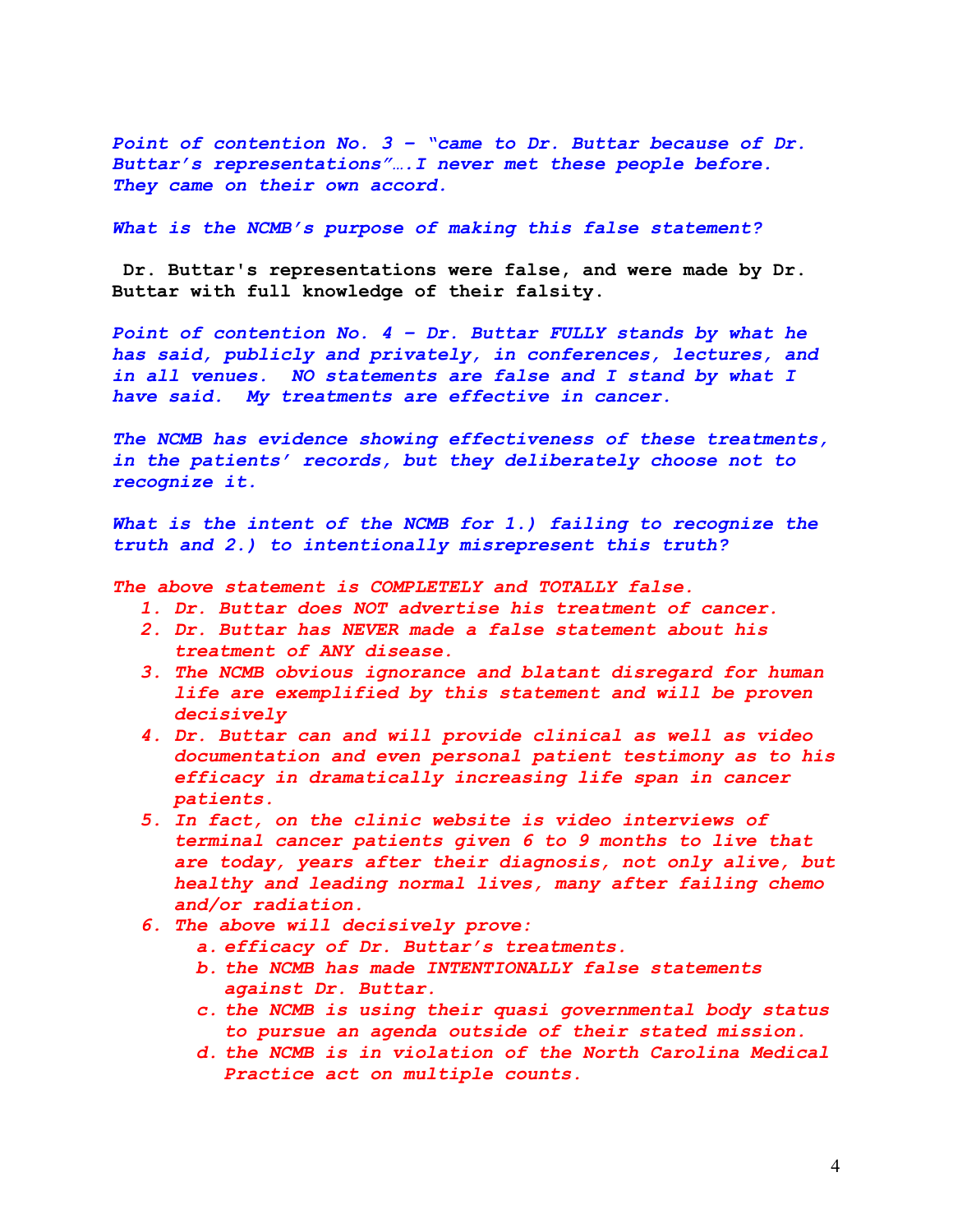- *e. the NCMB is attempting to prevent freedom of choice and decision from the people of NC seeking treatment options that are LESS toxic and FAR SAFER than the prevailing chemotherapy and radiation therapy options.*
- *f. the NCMB is pursuing an agenda which has cost hundreds of thousands of citizens of NC not only a tremendous amount of money but loss of life.*

**11. Dr. Buttar provided therapies to Patients A, B and C that were unproven and wholly ineffective. The therapies consisted primarily of intravenous administration of a variety of substances,none of which has any known value for the treatment of cancer. The substances included EDTA ethylene diamine tetraacetic acid),chromium, certain vitamins, and hydrogenperoxide.**

*The above statement is COMPLETELY and TOTALLY false. Each of the treatments administered is for a specific reason and each has been PROVEN to be EFFECTIVE*

*The NCMB has a responsibility to research and investigate all complaints. Once the facts have been discovered and are fully known, it is the NCMB's responsibility to state the facts and the truth.*

*Despite learning the facts and knowing the details, the NCMB's has intentionally falsified statements in their charges for implicit purpose of:*

- *1. Discreaditing one of the top doctor's in the USA.*
- *2. Discreaditing a safer and more effective treatment option for cancer and causing direct harm to the citizens of NC*
- *3. facilitating the monopoly of the conventional medical physicians the NCMB is comprised of and whose financial interests the NCMB is protecting, at the cost of patient lives.*

*a. Proof will be provided – See exhibit A b.*

*Point of contention No. 5 – What is the NCMB's intent in FAILING to recognize the literature that supports all these treatments? The law clearly states they can NOT single any treatment out. Yet, they are doing it.* 

*What is their intent by breaking the law? Do they have the right to break the law?*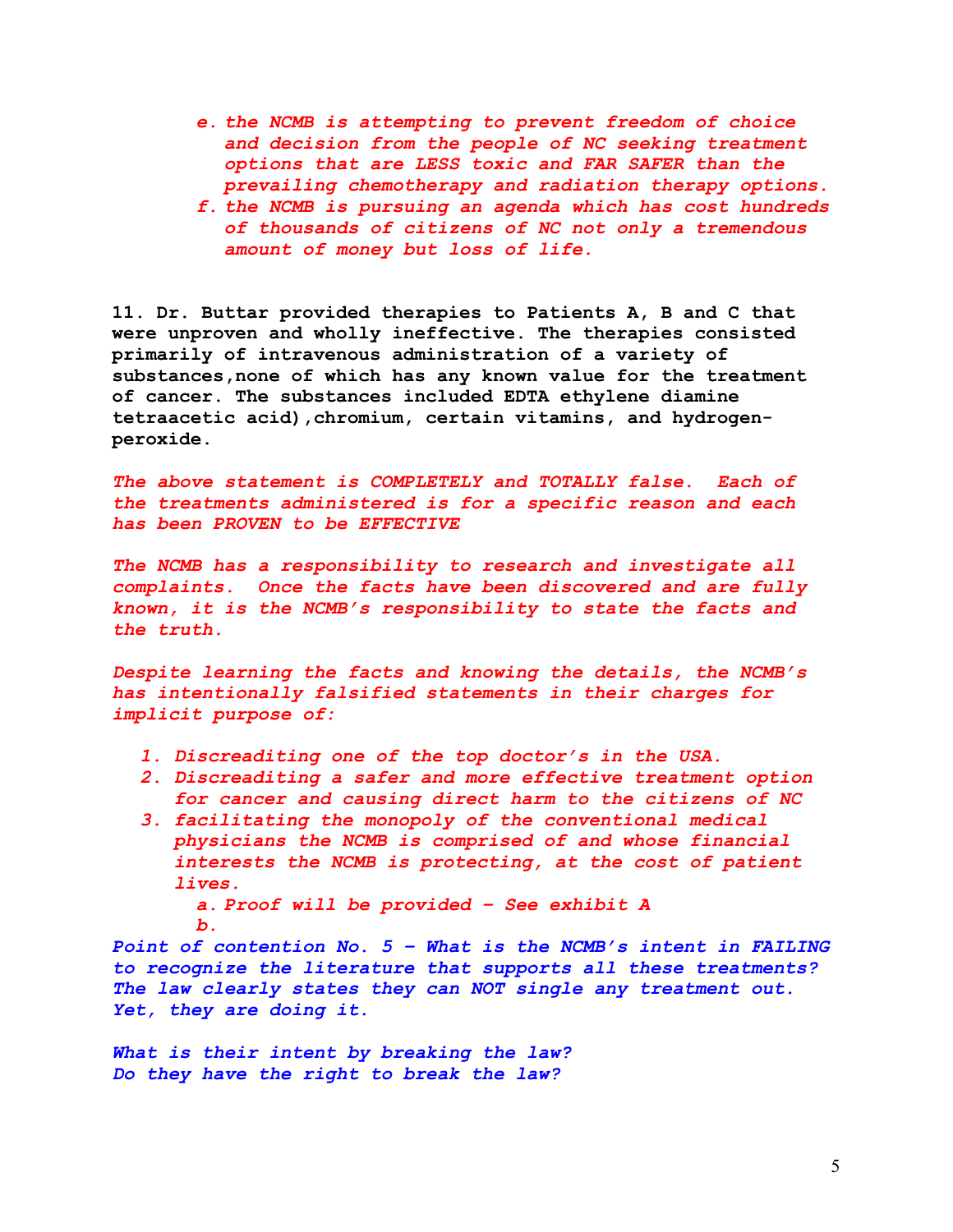*What is their regulatory body that INSURES they operate within their own stated guidelines and the law?*

**12. Dr. Buttar charged exorbitant fees for his ineffectual therapies. The total cost of the intravenous injections and other**

Notice of Charges - Rashid Ali Buttar, D.O. Page 3 of 10

**therapies for these cancer patients at times ranged in the thousands, sometimes tens of thousands, of dollars. Not only would Dr. Buttar order and have administered unproven and ineffectual therapies for Patients A, B and C in an attempt to drive up his billings, he would also order numerous tests and lab work for these patients that had no rational, medical relationship to the Patients' cancer diagnosis. Moreover, many tests and lab work that were ordered by Dr. Buttar were never adequately justified in the medical records of the patients, were never linked to the patients' diagnoses or clinical condition, and in some instances never interpreted.**

*Point of contention No. 6 – What is the NCMB's intent in making this false accusation?*

*Is it to protect the market for the conventional cancer industry in NC, that averages FAR more cost than Dr. Buttar's treatments?*

*What is the purpose of calling these effective treatments, "unproven"? It is not relevant if they are proven or not, according to 1.) the law, 2.) the consent, 3.) what the doctor believes and 4.) what the patient wants.*

*What is the NCMB's intent by calling Dr. Buttar's fee "exorbitant"? Is it to discredit his effective treatments? Is it to dissuade patients from seeking Dr. Buttar's help? Is it to prevent the NCMS doctors from loosing business, who have patients leaving their practices to seek Dr. Buttar's treatments?*

What is the purpose of the NCMB being dishonest regarding the *lab testing and lab work, which is clearly indicated for any patient undergoing up-regulation of their immune system.* 

*Is the NCMB's intent to discredit Dr. Buttar's work? Is the NCMB's intent to discredit Dr. Buttar's clinical outcome? Is the NCMB's intent to discredit integrative medicine? Is the NCMB's intent to promote conventional oncology which cost's the patients exponentially more money than Dr. Buttar's treatments?*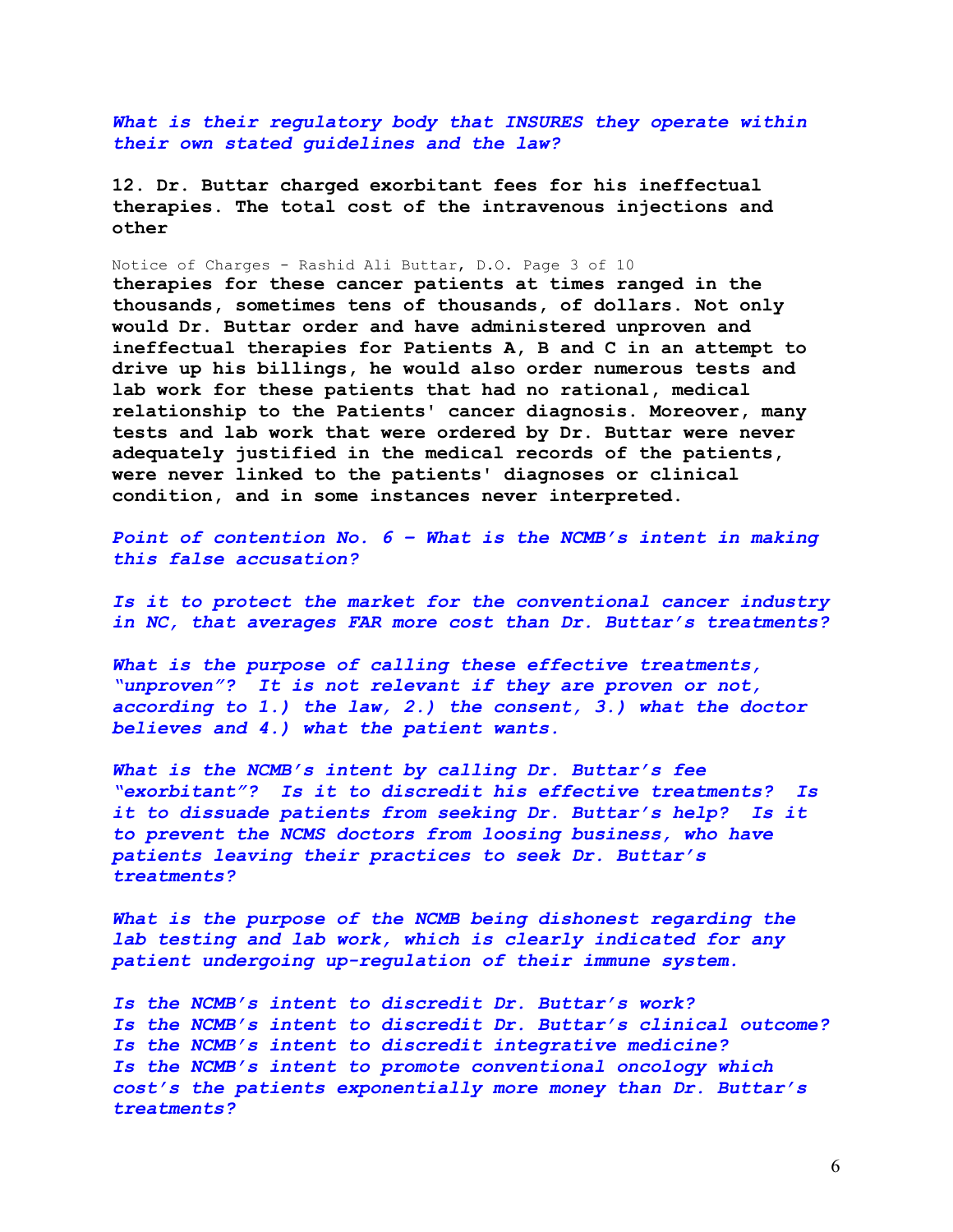*The above statement is COMPLETELY and TOTALLY false.* 

*1. The cost of services rendered for any treatment is NOT of any concern or within the jurisdiction of the NCMB. Dr. Buttar has the right to charge any amount he chooses for his services. It is the right of every AMERICAN to charge what ever he or she thinks is appropriate for their respective services or products.*

*2. All treatments are not only effective, but have proof of their effectiveness.*

*3. The NCMB has made serious allegations that they KNOW to be untrue, in order to cause damage and irrepreble harm to Dr. Buttar.*

*a. The NCMB does NOT have a license to practice medicine but is making medical determinations and judging Dr. Buttar's clinical decisions.*

*b. All tests were done for specific rationale. And in fact, Dr. Buttar's testing is FAR less costly than that done by conventional doctors.*

*c. The statement in the charges made by the NCMB stating "***he would also order numerous tests and lab work for these patients that had no rational, medical relationship to the Patients' cancer diagnosis***" indicates the blatant ignorance the NCMB is exhibiting.* 

*1. In fact, if the NCMB does not know the relationship of NK Cells to cancer, apoptosis to cancer, cell cycle analysis to cancer and lymphocyte subpopulation counts to cancer, then the NCMB has NO business in insuring medical protection of the citizens of NC.*

*4. Furthermore, the following statements from the charges by the NCMB "***Moreover, many tests and lab work that were ordered by Dr. Buttar were never adequately justified in the medical records of the patients, were never linked to the patients' diagnoses or clinical condition, and in some instances never interpreted***", are completely FALSE, further exemplifying the unethical and malicious intent of the NCMB.*

*a. Each test is MORE than adequately justified and can be proven using published literature, basic physiology, leading experts and clinical outcome.*

*b. Each test IS linked to the diagnosis and the clinical condition.*

*c. Each test has ALWAYS been interpreted and determines course of treatment.*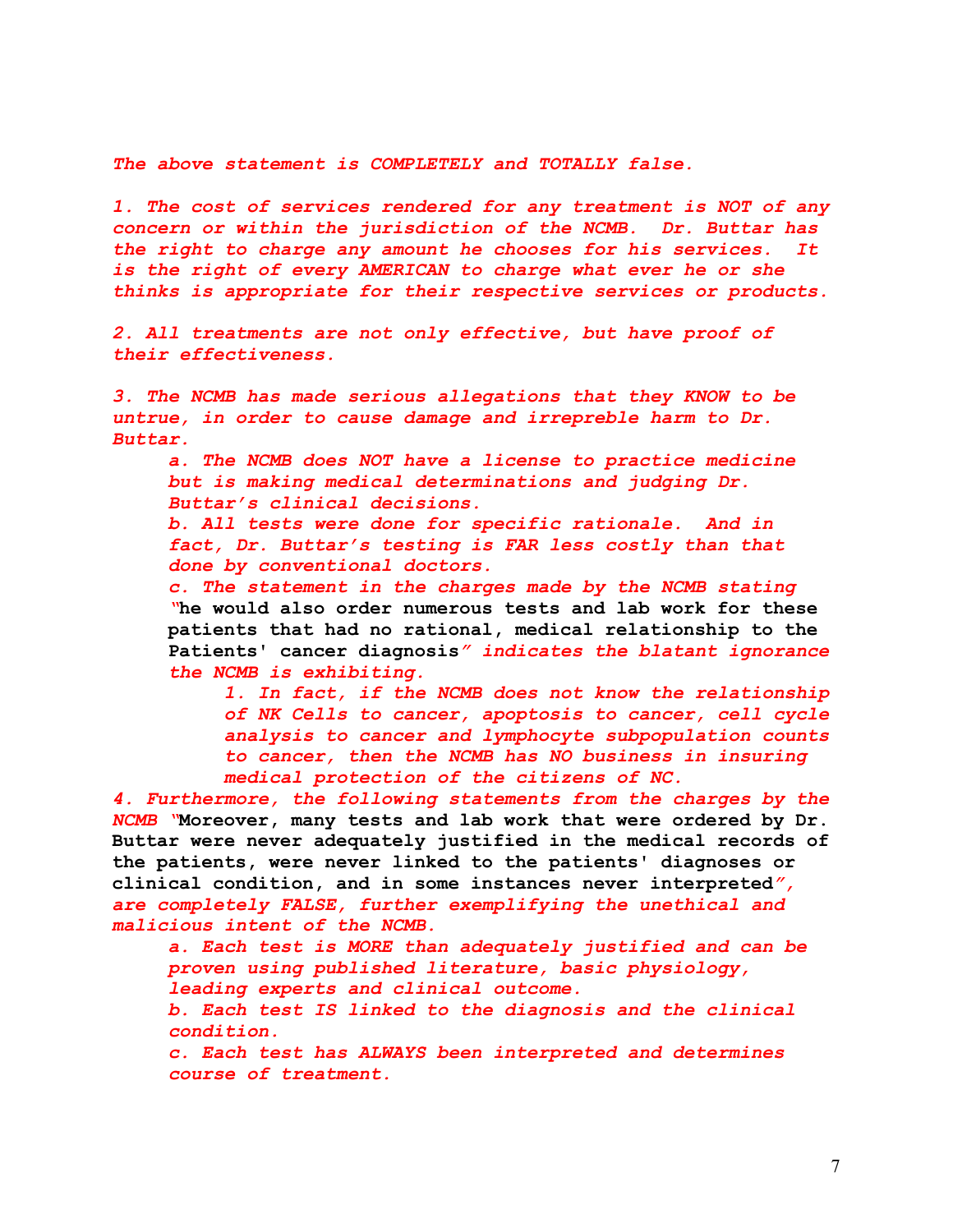*5.The OBVIOUS intellectual ignorance of the NCMB, their blatant arrogance and intentional attempt to discredit Dr. Buttar's efficatious treatments (more effective than ANY other traditional doctor treating cancer in NC) show that the NCMB:*

*a. has violated their premise to insure patient safety*

*b. has violated the NC Medical Practice Act by failing to show how Dr. Buttar's treatments are unsafe (See following statute)*

*S 90-14,(a)6 - The Board shall not revoke the license of or deny a license to a person solely because of that person's practice of a therapy that is experimental, nontraditional, or that departs from acceptable and prevailing medical practices unless, by competent evidence, the Board can establish that the treatment has a safety risk greater than the prevailing treatment or that the treatment is generally not effective.*

*c. All treatments utilized by Dr. Buttar mentioned specifically in the charges, are used by teaching medical institutions world wide, including the bio-oxidative medicine, recently including Baylor and Mayo Clinic.* 

*d. It is NOT the individual responsibility of the practicing physician to educate the NCMB as to advances in medicine.*

*e. Despite this, Dr. Buttar, as the President of the NCIMS (NC Integrative Medical Society), along with other members of the NCIMS, have attempted on multiple occasions, to help educate the NCMB. Each such attempt has been ignored by the NCMB. This is further evidence of the NCMB's genuine disinterest in advancing the practice of medicine in NC and their primary interest of protecting the interests of the NC Medical Society, instead of the best interest of the citizen patients of NC.*

**13. There is no evidence that any of the extensive and expensive laboratory data obtained on Patients A, B, C and D were used for treatment decisions. In essence, the medical records indicate that the extensive testing and lab work for Patients A, B, C and D were not ordered for any medical or clinical purpose, but were instead ordered in an attempt to drive up costs.**

*The above statement is COMPLETELY and TOTALLY false.* 

*1. Ignorance in understanding the role of the immune system in cancer patients is NOT an excuse for the NCMB to make false allegations.*

*2. It is NOT the responsibility of Dr. Buttar or any other practicing physician to educate the NCMB when they show their obvious ignorance in fundamental 1st year medical school*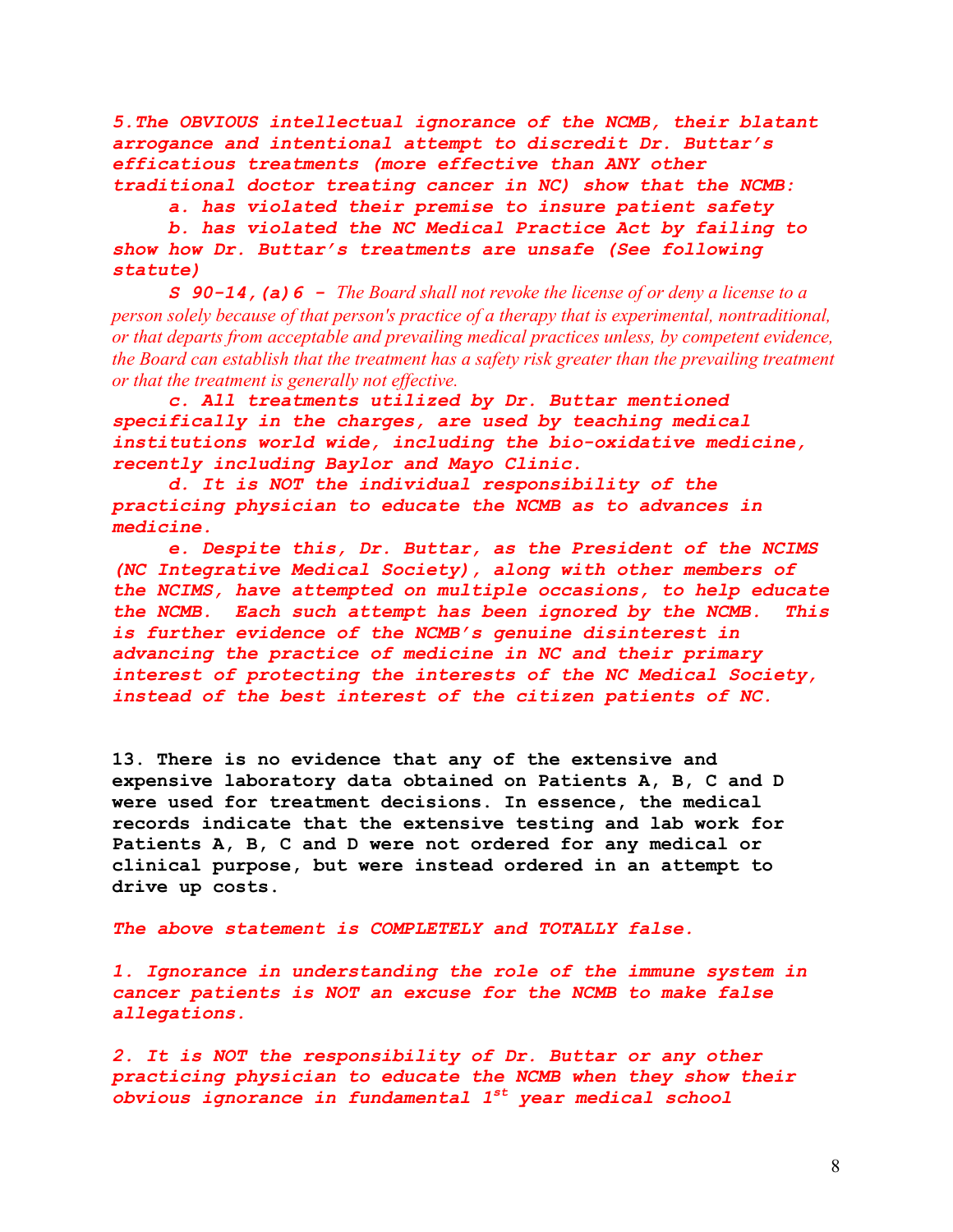*physiology that anyone treating immunocompromised patients should understand, and a lack of understanding would be DANGEROUS to the patient being treated.*

*3. Cost of treatments in question are less than 5% of what the standard cost of chemotherapy and radiation therapy cost. Furthermore, the cost of testing is minimal, and far lower than the cost of testing employed by the conventional treatments which are far LESS effective and have been proven to have little if any efficacy.*

**14. Patients A, B and C seemed to be treated on an indistinguishable or arbitrary protocol regardless of their individual diagnosis. None of the Patients (A – D) showed any evidence of response or benefit to the treatments they received at Dr. Buttar's office. All Patients received frequent, expensive**

Notice of Charges - Rashid Ali Buttar, D.O. Page 4 of 10 **treatments that had no recognized scientific evidence of any validity whatsoever on almost a daily basis without any evidence of sustained improvement.**

*The above statement is COMPLETELY and TOTALLY false.*

- *1. Each patient was on a specific written treatment protocol established over 9 years of clinical experience.*
- *2. The following statement "***None of the Patients (A D) showed any evidence of response or benefit to the treatments they received at Dr. Buttar's office***" is a blatant lie by the NCMB and will be proven using 4 separate modalities of assessment, and in the case of some of these patients, even using the "standard" to assess efficacy of treatment, despite having ALL conventional treatments fail.*
- *3. All patients not only clinically showed efficacy of treatment, they showed objective evidence of improvement.*
- *4. Again, the NCMB intentionally makes DISHONEST statements after concluding their investigation over 1 year. This further proves their conspiratorial motive.*

**15. The medical records of Patients A, B, C and D also do not indicate that Dr. Buttar ever examined or followed any of the patients. All four patients were seen and treated mainly by Dr.**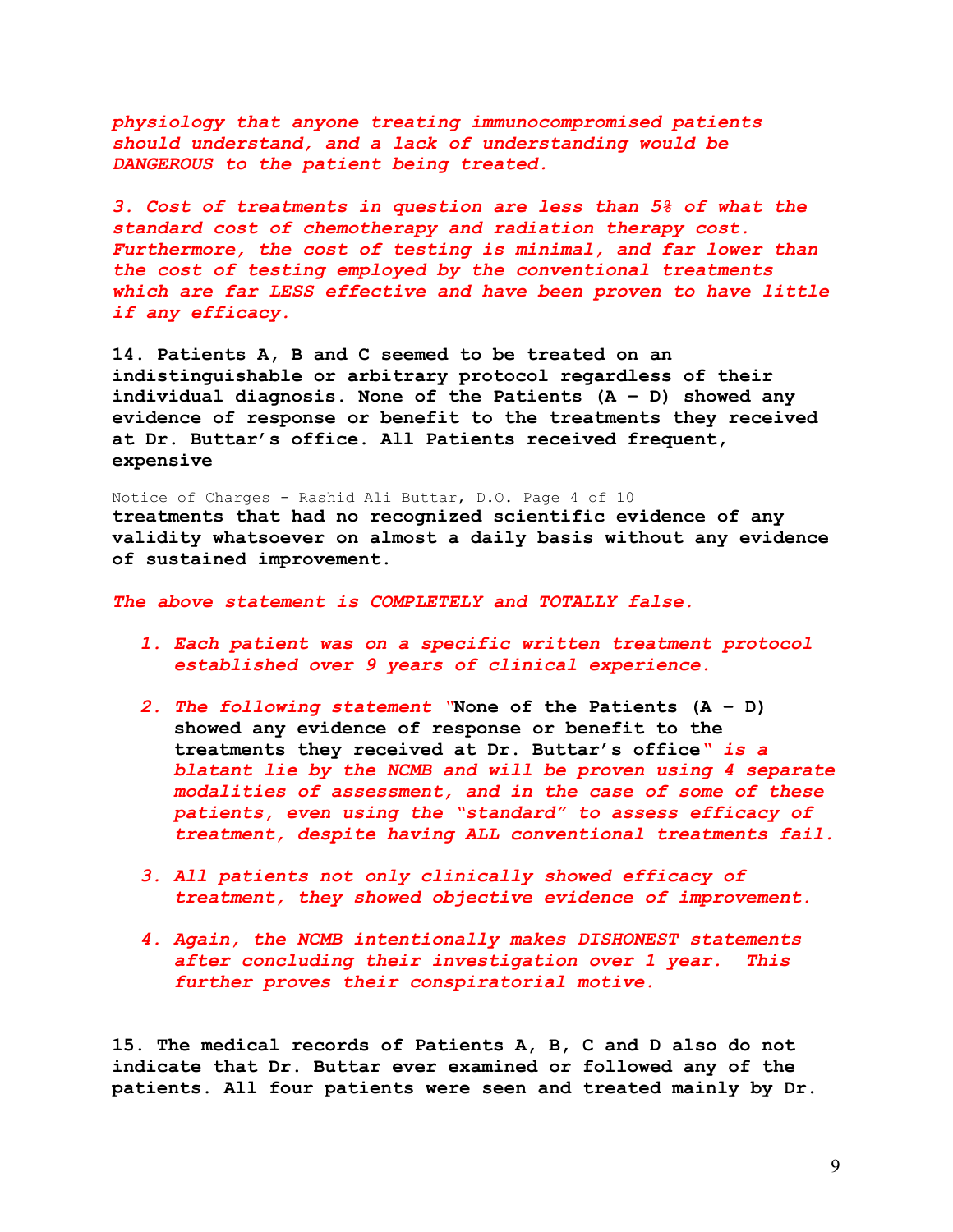**Buttar's nurse practitioner. Despite having little, or no personal interaction with Patients A, B, C and D, Dr. Buttar nonetheless charged thousands of dollars to each patient for his services.**

- *1. Each cancer patient was seen by Dr. Buttar at LEAST once per week, and on most occaisions, multiple times a week. In addition, often Dr. Buttar and his NP saw the patient together and occaisionally, only the NP would transcribe the notes.*
- *2. All patient treatments and all decisions were made and are always made by Dr. Buttar, based on principals and philosophy which have resulted in documented success in patients where all conventional therapies had failed miserably.*
- *3. The audacity of the NCMB to accuse Dr. Buttar of said charges, in light of the clear fact documented by VIDEO where Dr. Buttar succeeded when the conventional treatments failed, is further evidence of the incompetent proceedings of the NCMB as well as the incompetence of the members of the NCMB that are reviewing these and other such cases.*
- *4. The level of incompetence of the NCMB has already been seen in other cases of NCMB passing judgements on physicians that are far superior in clinical judgment and have superior patient outcomes than the conventional treatments.*
- *5. Rather than embrace these advanced forms of therapy, the NCMB actively prevents these therapies from being used by persecuting the few doctors that are willing to do the right thing for their patients.*
- *6. The NCMB's decisions have been shown to have a history of actively putting the citizens of NC into dangerous situations. The NCMB continues to violate the patient's right to seek the therapy they desire.*
- *7. The NCMB continues to violate the NC Medical Practice Act by making lurid and falicious charges against a physician who has not so much as even been named once in a malpractice law suite. Yet, the NCMB refrains from pursuing doctors who have had multiple malpractice claims against them.*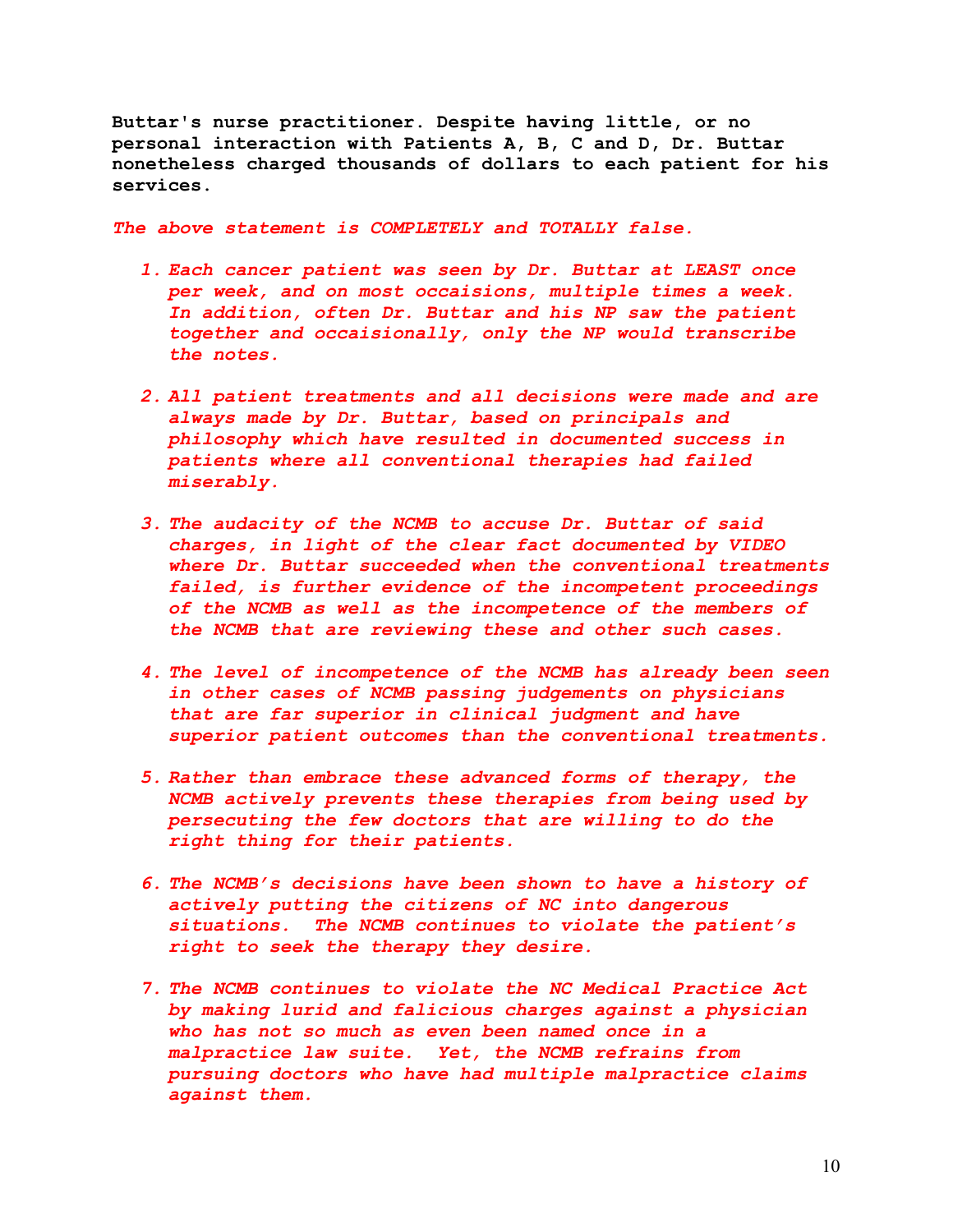- *8. The NCMB continues to violate the NC Medical Practice Act by making lurid and falicious charges against a physician who has, according to the NCMB's own investigator, ONLY had 1 patient complaint against him in 16 years of practicing medicine (and that patient was NEVER even seen by Dr. Buttar, but rather, was a patient that was attempting to commit credit card fraud). Proof will be provided.*
- *9. All other complaints have NOT been from the patients, but rather, 3rd parties, majority of whom have a financial interest and were turned over to collections for failure of paying their financial obligation.*
- *10. In all cases, patients agreed to a Consent for Treatment and a Financial Policy and signed witnessed agreements prior to onset of any treatment.*

**16. Dr. Buttar charged Patient C over \$32,000.00 for treatments he knew to be ineffectual. Immediately prior to his death, Patient C sent a check to Dr. Buttar, for partial payment, in the amount of \$6,700.00. Before Dr. Buttar could cash the check, Patient C's widow cancelled the check because she felt that Dr. Buttar's treatments were useless even though Dr. Buttar had promised her and her husband that his treatments had a "100% success rate."**

- *1. Why would a patient continue to pay for treatment if he or she did NOT see the evidence of the efficacy of treatment?*
- *2. We will show, using the information the board was provided, how and why this patient did well on treatment.*
	- *a. The NCMB's incompetence and failure to be able to interpret a cancer panel does not constitute an excuse for the NCMB to falsely accuse a physician who is consistently achieving better clinical outcome than ANY other physician treating cancer patients in the entire state of NC and possibly, in the entire eastern US.*
	- *b. Patient C was successfully treated for his cancer and this is objectively measurable.*
	- *c. Patient C DIED secondary to a pulmonary emboli caused by the unsuccessful conventional treatment he received, previous to presenting to Dr. Buttar.*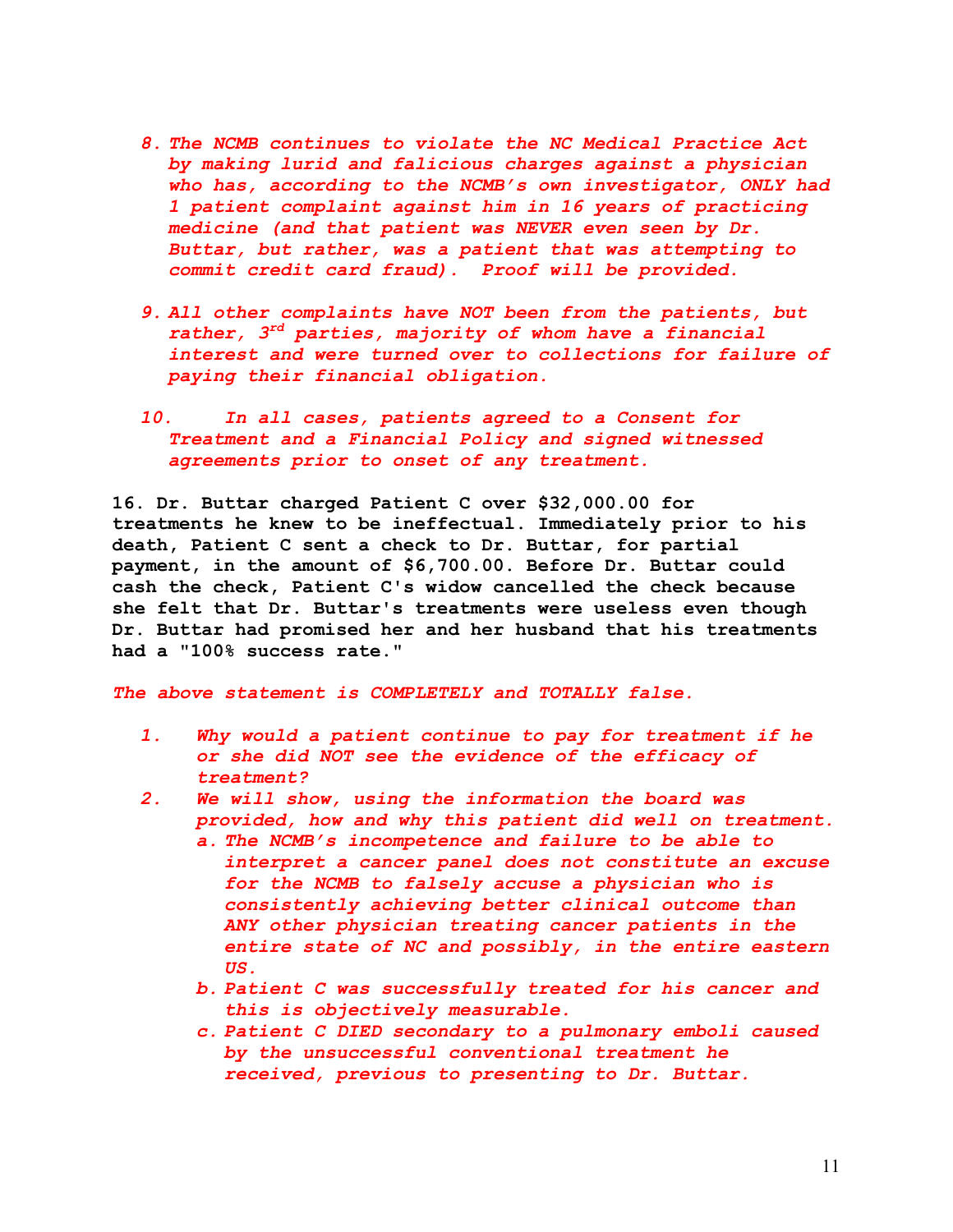- *d. Patient C notified Dr. Buttar on at least 3 occasions that his wife was NOT supportive of his choice to seek further treatment after the conventional treatment had failed.*
- *e. Patient C was treated for over 10 weeks at Dr. Buttar's clinic, at which NO time was the patient's wife ever present.*
- *f. Dr. Buttar has NEVER met Patient C's wife.*
- *3. Once again, the NCMB perpetuates LIES by charging "***Dr. Buttar's treatments were useless even though Dr. Buttar had promised her and her husband that his treatments had a "100% success rate.***" How is this ludicrous statement even possible if Dr. Buttar has NEVER met patient C's wife? The NCMB will take "hear say" and charge a reputable physician based on "hear say"?*
	- *a. All patients who present to Dr. Buttar are told that there is NO guarantee of any success in any of our therapies.*
	- *b. ALL patient's presenting to Dr. Buttar's clinic sign a document stating that there is NO guarantee that our treatments will work.*
	- *c. EACH patient, since Dr. Buttar opened his practice, has signed a mandatory document (including all 4 of the patients in question), entitled Consent for Treatment:*
		- *i. Consent for Treatment I also understand that:*
			- *1. Section 1): the safety and efficacy of many such therapies has not been established with controlled studies,*
			- *2. Section 2): Specifically, no claim to cure cancer with these therapies has been made to me,*
		- *ii. The full Consent for Treatment form is available for review and is signed in the presence of a witness who also signs the paperwork.*
		- *iii. Copies of Consent for Treatment for ALL 4 of the above mentioned patients are on the patients charts.*
		- *iv. The NCMB is FULLY aware of this fact, as they were provided this information and were provided with copies of these documents for all 4 patients in question.*
			- *v. In addition, the NCMB has reviewed over 25 patient charts from Dr. Buttar's clinic since 1999. This document as well as multiple informed consent forms have ALWAYS been on all patient charts.*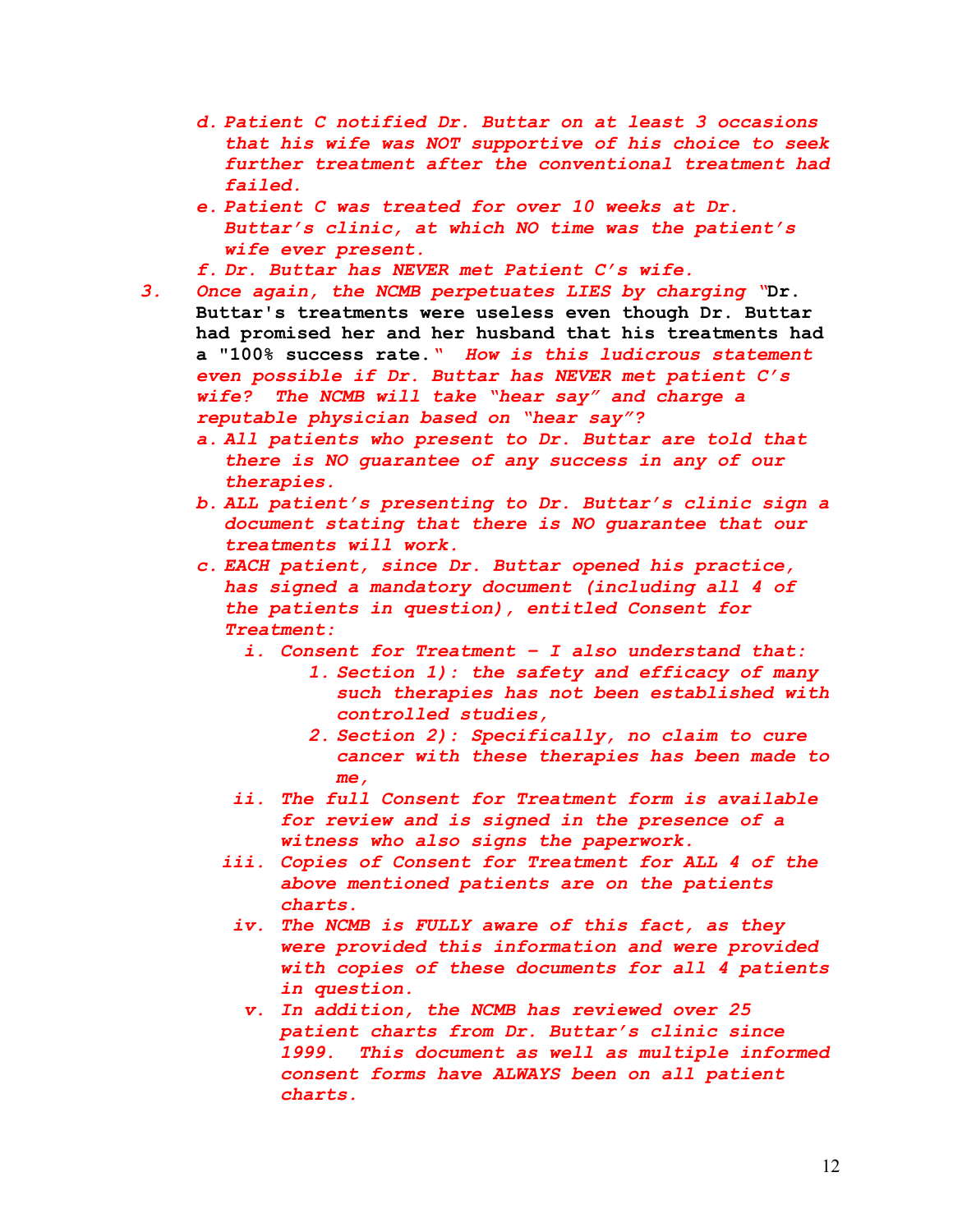- *d. The NCMB, instead of relying on documented paperwork, chooses to take the word of a family member who THREATENED Dr. Buttar's staff that she would complain to the NCMB if she did not receive a "write off" of her husband's balance.*
- *e. The NCMB is staking their case on the lies of a woman who defied her husband's right to live and did not support his attempt at saving his life due to her desire to preserve his financial estate.*
	- *i. Numerous fights were witnessed by 3 separate staff members over the phone between the patient and his wife.*
	- *ii. The patient relayed to staff how his wife was not supportive and how she fought with him to "just give up" in conversations with the staff.*
	- *iii. The patient relayed on 2 separate occasions, directly to Dr. Buttar, depression regarding the fact he felt his wife cared more about her financial status than about his life.*
- *f. The NCMB is staking their case on a woman who was turned over to a collection agency for stopping payment on a check issued by her husband.*
- *g. The NCMB is intentionally and willfully interfering with Dr. Buttar's livehood and violating his constitutional right to earn a livelihood which is secured by the Fourteenth Amendment, and is subject only to constitutional regulation.*
- *4. All patients who have presented to Dr. Buttar, were NOT solicited and come based on their own free will.*

**17. After Patient C's widow cancelled the \$6,700.00 check, Dr. Buttar referred Patient C's account to a collection agency. The amount that Dr. Buttar sought from Patient A's widow exceeded \$25,000.00, which included the unpaid portion of Patient C's bill, interest, and a 25% collection fee.**

*The above statement is True.*

- *1. Dr. Buttar's staff has a standard operating procedure for patients who have not paid their bills within a specified time period.*
- *2. The 25% collection fee helps to partially cover and offset the 50% of the balance (recovery fee) charged by the collection company when they have to utilize an attorney.*

Notice of Charges - Rashid Ali Buttar, D.O. Page 5 of 10 **18. Patient B was treated by Dr. Buttar for a period of two**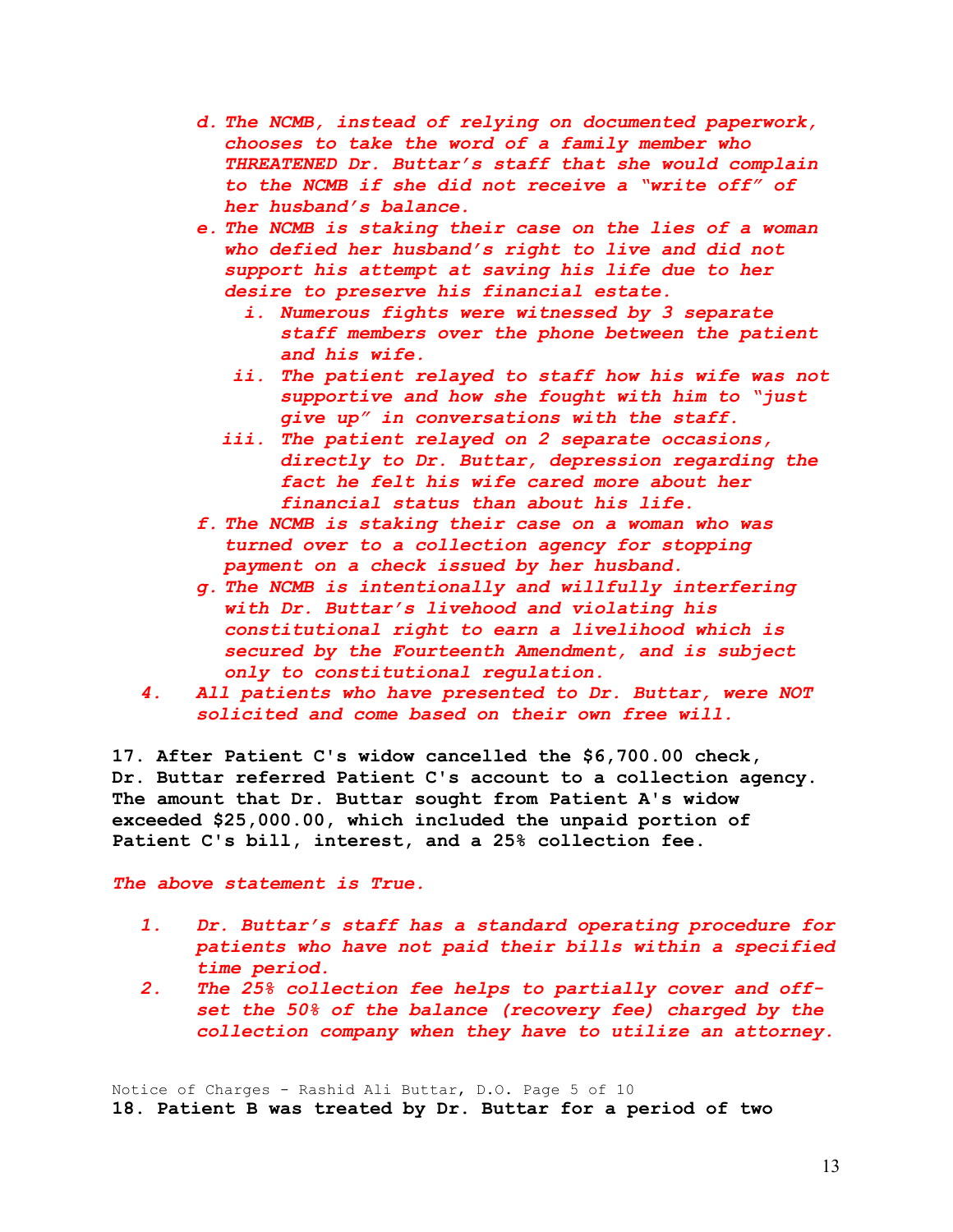**months, from April 2004 to June 2004. During this two month period, Dr. Buttar charged Patient B in excess of \$30,000.00 for ineffectual therapies that included injections of intravenous vitamins and other substances, chelation therapy with DMPS (Dimercapto-propane sulfonate) and EDTA, Philbert Infra Respiratory Reflex Procedure and Ondamed biofeedback. All of Patient B's clinical notes were written by his nurse practitioner, and for an extended period of time, Dr. Buttar's nurse practitioner exclusively saw and treated Patient B.**

*The above statement is COMPLETELY and TOTALLY false.*

- *1. The patient was seen WEEKLY by Dr. Buttar.*
- *2. Proof of the IMPROVEMENT of this patient is clearly evident to even the simplest of intellects and is well documented, even by using the antiquated "standard of care" criteria used by conventional oncology.* 
	- *a. The NCMB intentional omission of this key information lends to further make their actions and intentions clearly suspect.*
	- *b. All the notes for this patient are NOT filled out ONLY by the NP. Again, this is intentional and deliberate misinformation being propagated in the charges by the NCMB to malign and cause ireprable harm to Dr. Buttar.*
- *3. The NCMB again intentionally misrepresents the facts, intentionally withholding information they are fully aware of, in order to malign and discredit Dr. Buttar in the formal charges.*

**19. Prior to her death, Patient B paid Dr. Buttar \$10,258.00. Dr. Buttar has sought collection from Patient B's estate the remaining \$19,765.00 of his charges.**

*The above statement is TRUE.*

- *1. Patient B was non compliant and failed to continue with her treatment as recommended.*
- *2. Patient B owed the clinic money for treatments that had been rendered.*
	- *a. Again, the NCMB has NO jurisdiction to prevent ANY physician from seeking renumeration for services rendered.*
	- *b. The NCMB is in violation of the 14 Amendment*
- *3. Documentation of the efficacy of her treatment is clearly documented, by the patients own fiance' who accompanied her on each treatment.*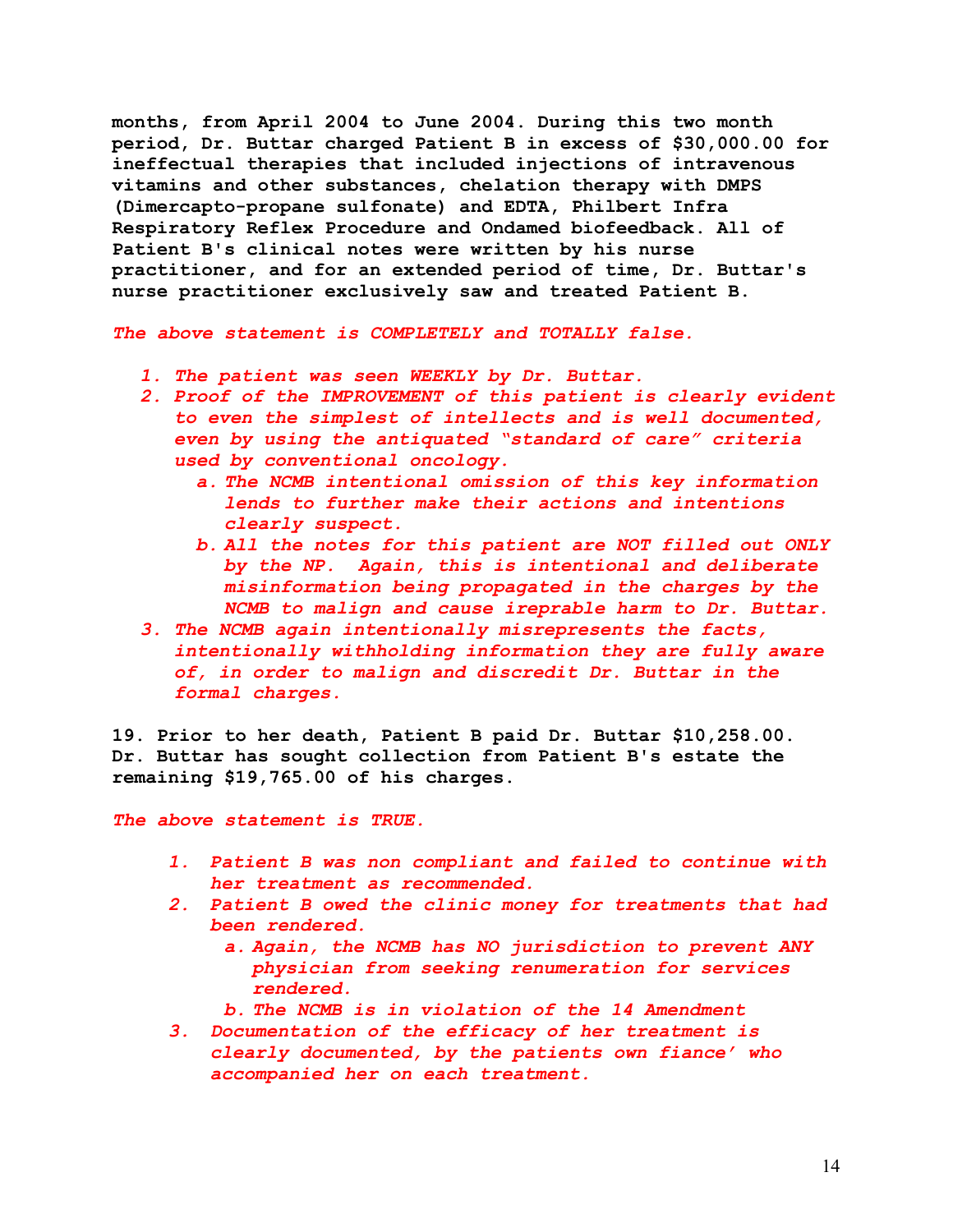**20. Patient A was treated by Dr. Buttar for one month beginning in July, 2006. Patient A came to Dr. Buttar after a radical hysterectomy, chemotherapy and radiation therapy all failed to halt the spread of her cancer, which by July 2006 had spread to her liver and lungs. Dr. Buttar's treatment of Patient A was to administer hydrogen peroxide intravenously. Patient A paid \$12,360.00 to Dr. Buttar for an initial fee. Over the next month, Patient A would have nineteen (19) other office visits with Dr. Buttar and pay an additional \$18,000.00, for a total of \$27,820.00**

# *The above statement is partially false.*

- *1. Obtained consent for treatment was obtained on all patients.*
- *2. The patient received many forms of treatments, most of which the NCMB has no ability to comprehend due to their already limited and self-admittedly lacking knowledge. It is NOT Dr. Buttar's responsibility to educate the NCMB.*
- *3. The patient and the patient's family sought Dr. Buttar and his treatment after being referred to Dr. Buttar by family friends.*

### Notice of Charges - Rashid Ali Buttar, D.O. Page 6 of 10

**(Patient A's family received a refund of \$2,540.00). The average cost of Patient A's office visits for Dr. Buttar (to receive IV hydrogen peroxide) was \$1,464.00. All examinations and office visit notes for Patient A were written by Dr. Buttar's nurse practitioner. Although Patient A was billed for "physician attendance and supervision," it is unclear from Patient A's medical record whether Dr. Buttar ever examined Patient A or provided much of any supervision to his nurse practitioner.**

- *1. Dr. Buttar saw the patient on a number of occaisions, and did NOT charge the patient.*
- *2. This can be verified by the patient's own daughter.*
- *3. Dr. Buttar provides supervision to his NP on ALL his patients.*
- *4. The false implications from the NCMB, again to perpetate doubt in the minds of the public, is reprehensible and is slanderous.*
- *5. Dr. Buttar would NOT be able to attain the superior clinical results that have achieved him world wide acclaim in the fields of toxicity in chronic disease*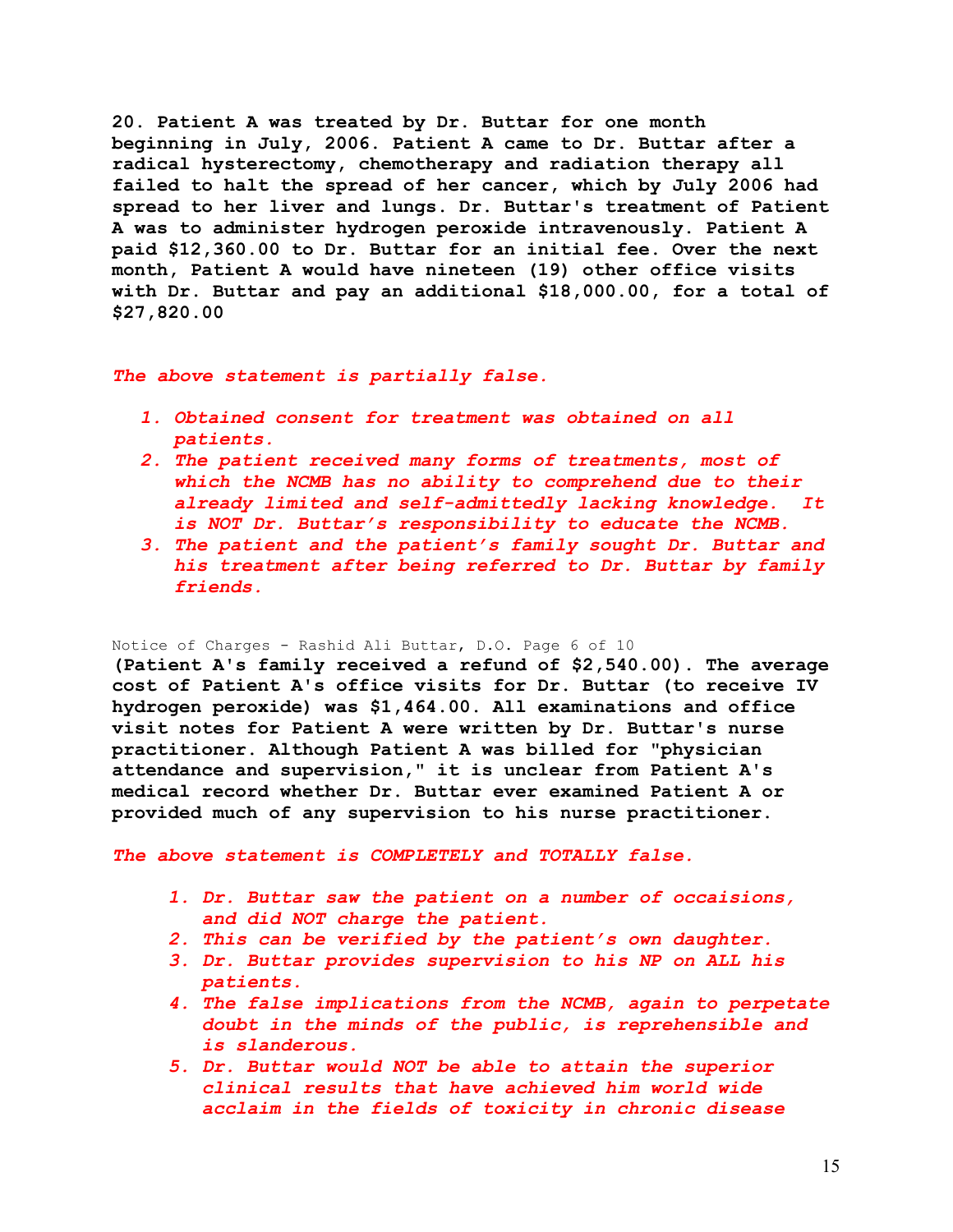*were he not taking care of the patients. His NP provides routine support to the patients.*

*6. All clinical decisions, procedures and treatment protocols are exclusively decided by Dr. Buttar and implemented based on written copywrited protocols.*

**21. Patient D presented to Dr. Buttar with a history of colon polyps. Dr. Buttar initiated chelation therapy for Patient D without ever seeing the patient or establishing a diagnosis. Patient D was seen only by Dr. Buttar's nurse practitioner and not on all visits. Most of the documentation regarding Patient D has to do with billing issues. There is no diagnosis, no treatment plan defined, and no repeat evaluation of Patient D directly. Patient D's clinical notes consist of six (6) pages, but her financial and laboratory related items consist of some sixty (60)pages. In sum, there is no documented history or examination on repeat visits for Patient D, no stated working diagnosis, and no rationale for the treatment plan. However, there is extensive diagnostic testing without medical justification or indication.**

## *The above statement is partially false*

- *1. The patient presented with a chief complaint of something completely unrelated. Her history may have included colon polyps but we do NOT treat colon polyps.*
- *2. Even an IDIOT would NOT conclude that colon polyps should be treated with chelation but the NCMB seems to make that correlation.*
- *3. It is correct that I never saw this particular patient, as is routine in most practices where a NP sees a patient and the doctor reviews the chart prior to initiating any therapy.*
- *4. The patient was EMPIRICALLY treated, as is COMMON when we are uncertain as to what the diagnosis is. The NCMB acts as if all patients have a diagnosis before treatment which is preposterous given how many patients we see that have seen more than 15 doctors and have only gotten worse.*
- *5. This patient had seen other physicians and had sought our care.*
- *6. The following statement by the NCMB "***There is no diagnosis, no treatment plan defined, and no repeat evaluation of Patient D directly***" is false and misleading. The patient only presented 2 times to the clinic for visits with a provider. The other times that the patient came were for IV treatments and the appropriate nursing notes were documented.*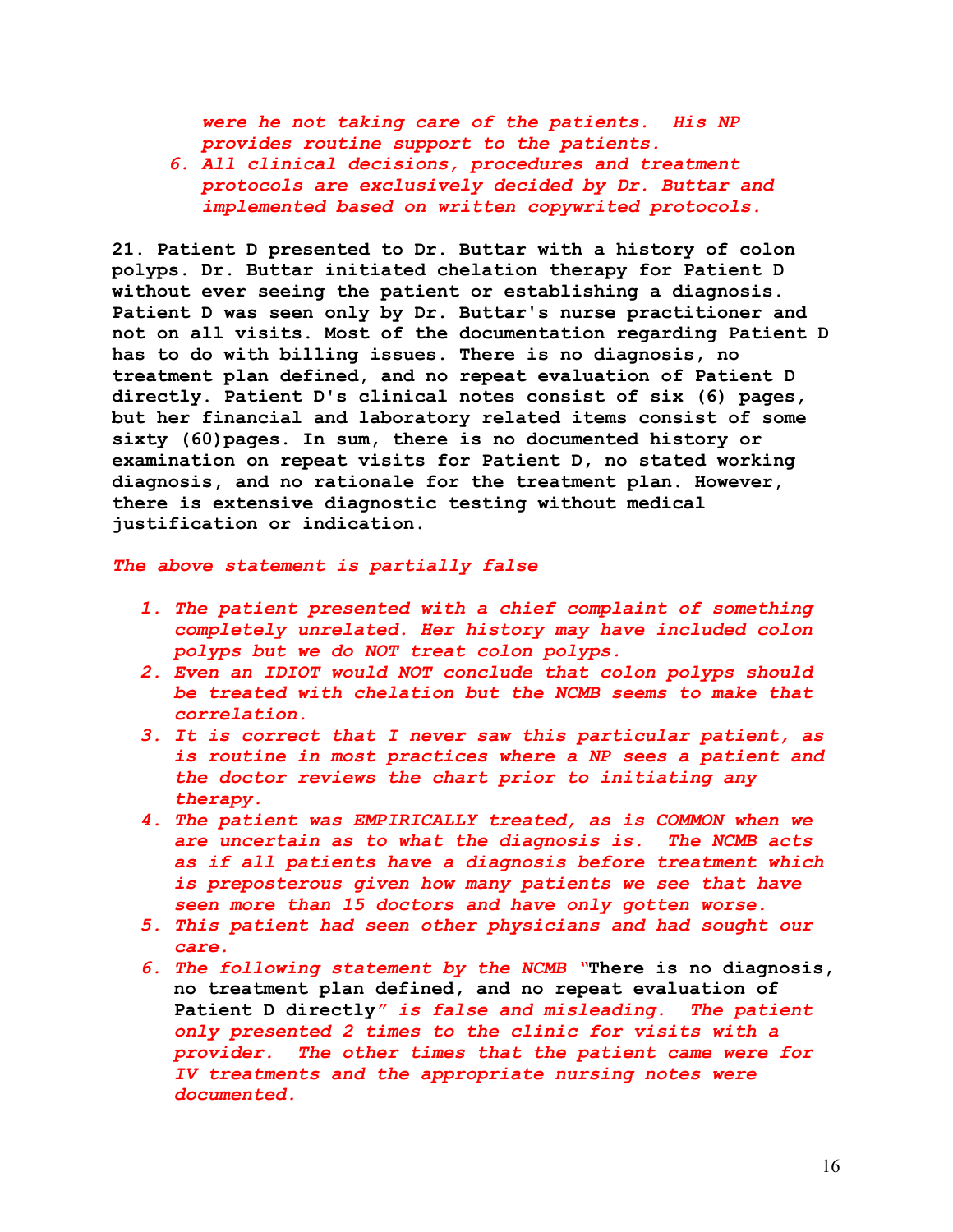- *7. The patient's initial consultation, physicial exam and one office follow up were all that were done with a provider (Nurse Practioner).*
- *8. The patient had laboratory data collected as is standard for our practice to insure safety before we initiate any IV therapy.*
- *9. The patient tried to commit credit card fraud which is why there is a tremendous amount of financial documentation.*
- *10.This is the ONLY patient that complained to the medical board.* 
	- *a. This patient first denied she had visited our clinic and tried to have her credit card charges reversed.*
	- *b. Once evidence was provided to the credit card company, she tried to state that it was not her signature.*
	- *c. Once that was proven, she told the credit card company that no services were ever rendered.*
	- *d. Credit card company was sent proof of laboratory data ordered and obtained, as well as a financial policy form and credit card statements signed multiple times by the patient.*
	- *e. The patient then called our office and stated she was upset she had not seen with Dr. Buttar and only the nurse practioner.*
	- *f. Patient was told she could schedule a visit with Dr. Buttar but the cost of office visit with each provider differs and the patient was not willing to pay extra for Dr. Buttar.*
		- *i. This has become standard in our practice since everyone wishes to see Dr. Buttar for even minor issues that are easily resolved without the direct need for Dr. Buttar to be involved.*
		- *ii. All patients have the choice of seeing Dr. Buttar. All patient charts, regardless of which provider has seen the patient, ALWAYS are reviewed by Dr. Buttar by the end of the month.*
- *11.The medical testing was to rule out heavy metal toxicity and also as a pre-work up prior to our initiating any IV therapy on any of our patients.*
- *12.The NCMB may think evaluating a patient prior to initiating an invasive therapy is NOT appropriate, but Dr. Buttar does think that evaluating a patient before therapy is NECESSARY. This is further evidence of the obvious incompetence and ignorance of the NCMB and the physicians reviewing the charts for the NCMB.*

Notice of Charges - Rashid Ali Buttar, D.O. Page 7 of 10 **22. Dr. Buttar's treatment of Patients A, B, C and D**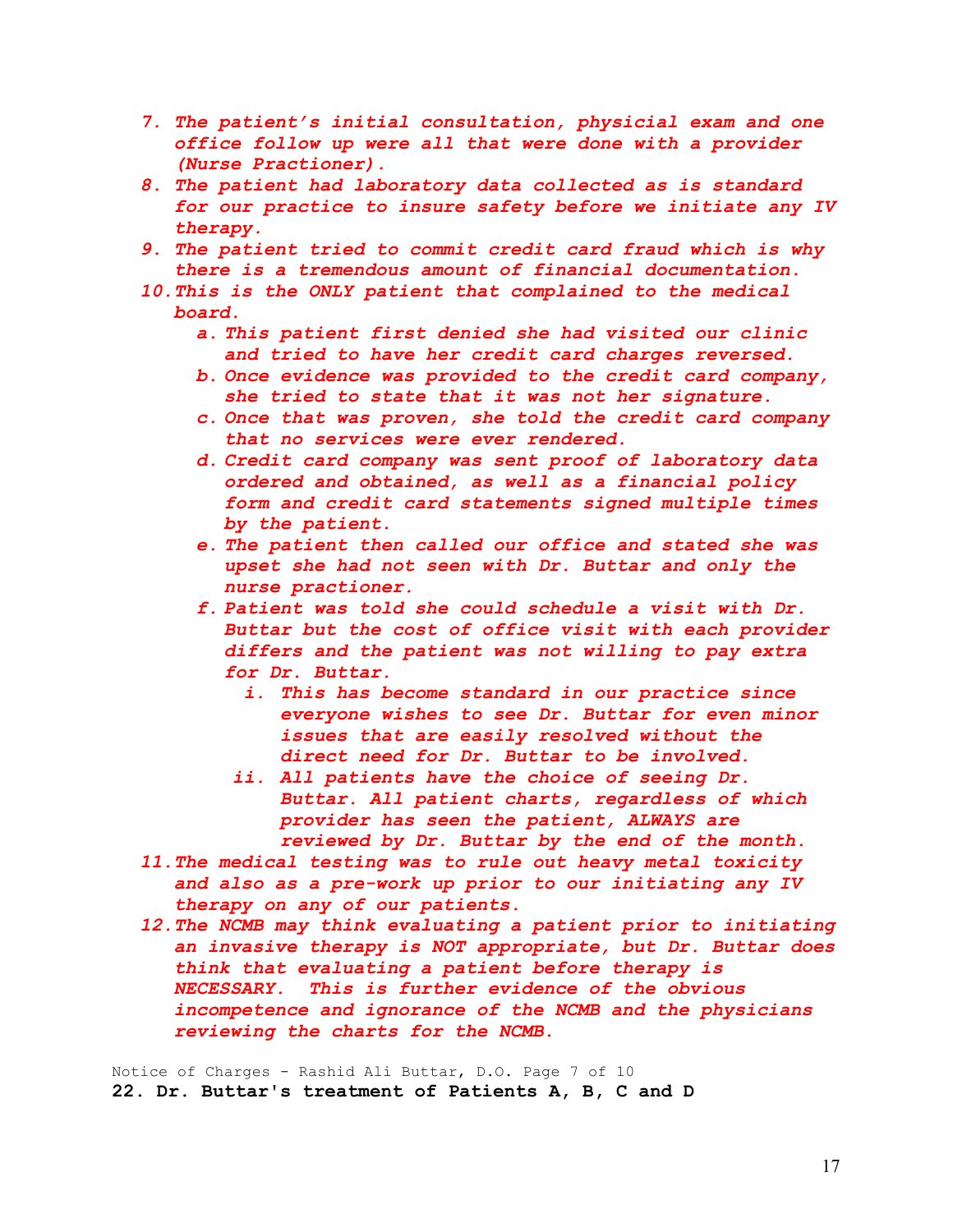**constitutes unprofessional conduct, including, but not limited to, departure from, or the failure to conform to, the standards of acceptable and prevailing medical practice, or the ethics of the medical profession, irrespective of whether a patient is injured thereby, within the meaning of N.C. Gen. Stat. § 90- 14(a)(6), and grounds exist under that section of the North Carolina General Statutes for the Board to annul, suspend, revoke, or limit his license to practice medicine and surgery issued by the Board or deny any application he might make in the future.**

*The above statement and charges by the NCMB is in direct violation of the following portion of the NC Medical Practice Act:*

# *§ 90-2.1. Integrative medicine defined.*

*For purposes of this Article, the term "integrative medicine" means a diagnostic or therapeutic treatment that may not be considered a conventionally accepted medical treatment and that a licensed physician in the physician's professional opinion believes may be of potential benefit to the patient, so long as the treatment poses no greater risk of harm to the patient than the comparable conventional treatments. (2003-366, s. 2.)*

*Dr. Buttar is licensed and his opinion is that the potential benefits to the patients in question FAR out weighted the risk of any harm compared to the conventional treatments.* 

- *1. In fact, the treatments initiated by Dr. Buttar are far safer than the conventional treatments.*
- *2. The NCMB MUST, per statue, prove that the treatments that Dr. Buttar initiated were more harmful than chemotherapy and radiation therapy.*
- *3. Dr. Buttar is the President of the NCIMS.*
- *4. Any one that is asked for their expertise on any of these cases MUST be one of Dr. Buttar's peers, experienced and competent in integrative medicine.*
	- *a. Review and opinion by an incompetent and inexperienced physician, like the physicians that have signed this document, show the intention of the NCMB*
		- *i. This agenda has NOTHING to do with insuring public safety.*
		- *ii. This agenda is clearly to follow the NCMB's own assigned agenda, solely at their own discretion and whim, without any thought to fairness or the NC Medical Practice Act or to the legislature who passed the laws or to the citizens of NC.*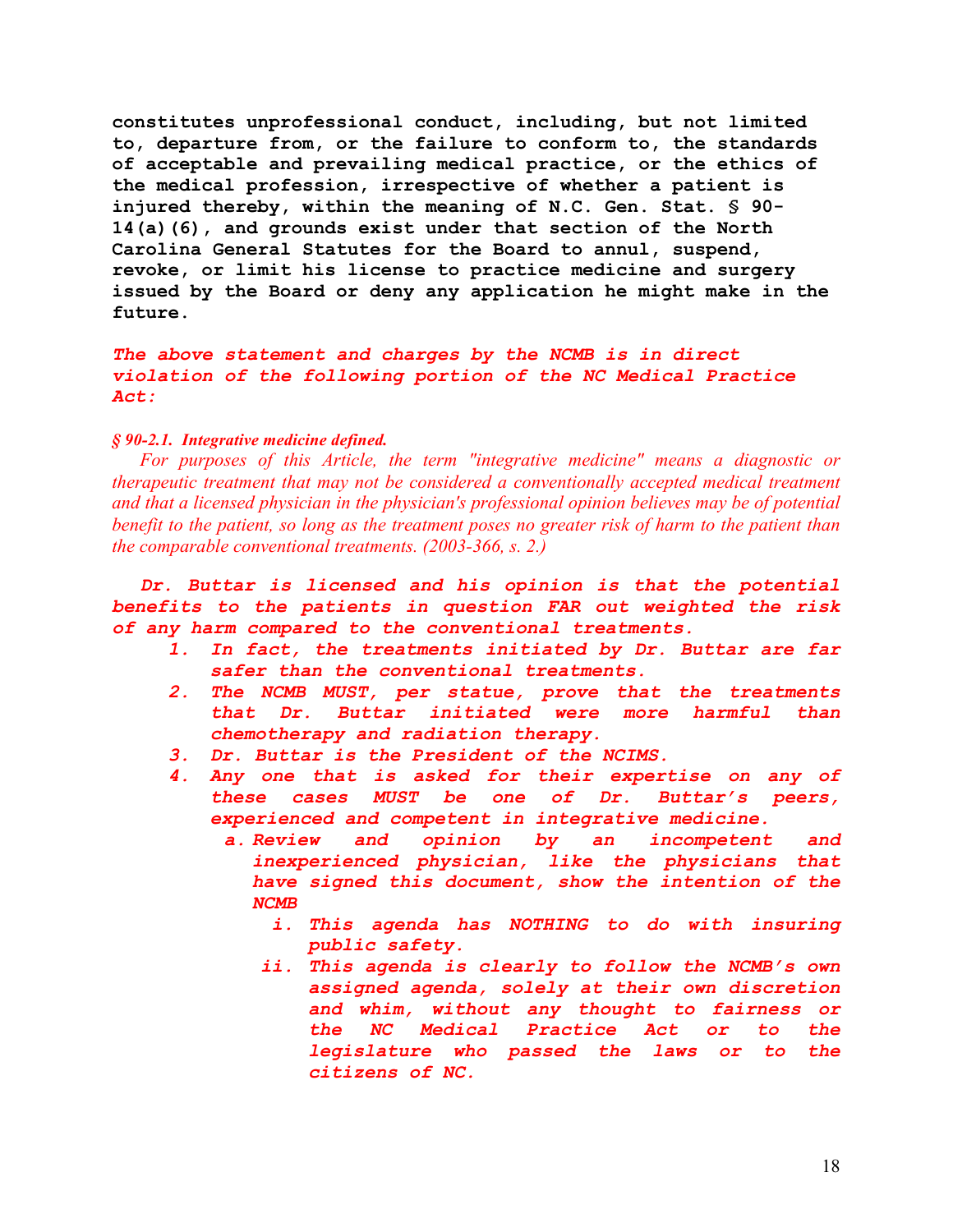- *iii. The NCMB has NOT arbitrarily, but intentionally formed an uninformed opinion biased by their incestuous relationship with the NCMS, with intentional failure to recognize the facts based on the documents provided and the 1 year investigation conducted by the NCMB.*
- *5. The NCMB has intentionally ignored specific components of these charts, even as pointed out to the medical investigator, who after reviewing the information and 85 minutes of interview, indicated to Dr. Buttar that all the information reviewed was clearly appropriately handled by Dr. Buttar and his staff and he could not see any reason why these issues would not be put to rest.*

**23. Dr. Buttar's treatment of Patients A, B, C and D constitutes unprofessional conduct in that he provided a therapy, whether it be characterized as experimental, nontraditional, or a departure from acceptable and prevailing medical practices, that nonetheless has a safety risk greater than the prevailing treatment or that the treatment is generally not effective within the meaning of N.C. Gen. Stat. § 90- 14(a)(6), and grounds exist under that section of the North Carolina General Statutes for the Board to annul, suspend, revoke, or limit his license to practice medicine and surgery issued by the Board or deny any application he might make in the future.**

*The above statement is COMPLETELY and TOTALLY false.*

*The NCMB has again, categorically lied by making this statement.* 

- *1. It is a known fact that chemotherapy and radiation therapy have significant side effects that are determental, including suppression of the immune systemt, NKHT3+ decline, neutropenia, leucopenia, thrombocytopenia, etc., etc.*
- *2. It is KNOWN to even the most rudimentarily trained physicians that chemo and radiation, if administered in a health patient, will cause many of these determinatal changes.*
- *3. The NCMB MUST prove, per the statue, that Dr. Buttar's treatments are less safe than the conventional treatment*
	- *a. Dr. Buttar can prove the success of this treatments and the superiority of his treatments. However, the NC Medical Practice Act states, through COMPETENT EVIDENCE, the burden of proof is on the NCMB.*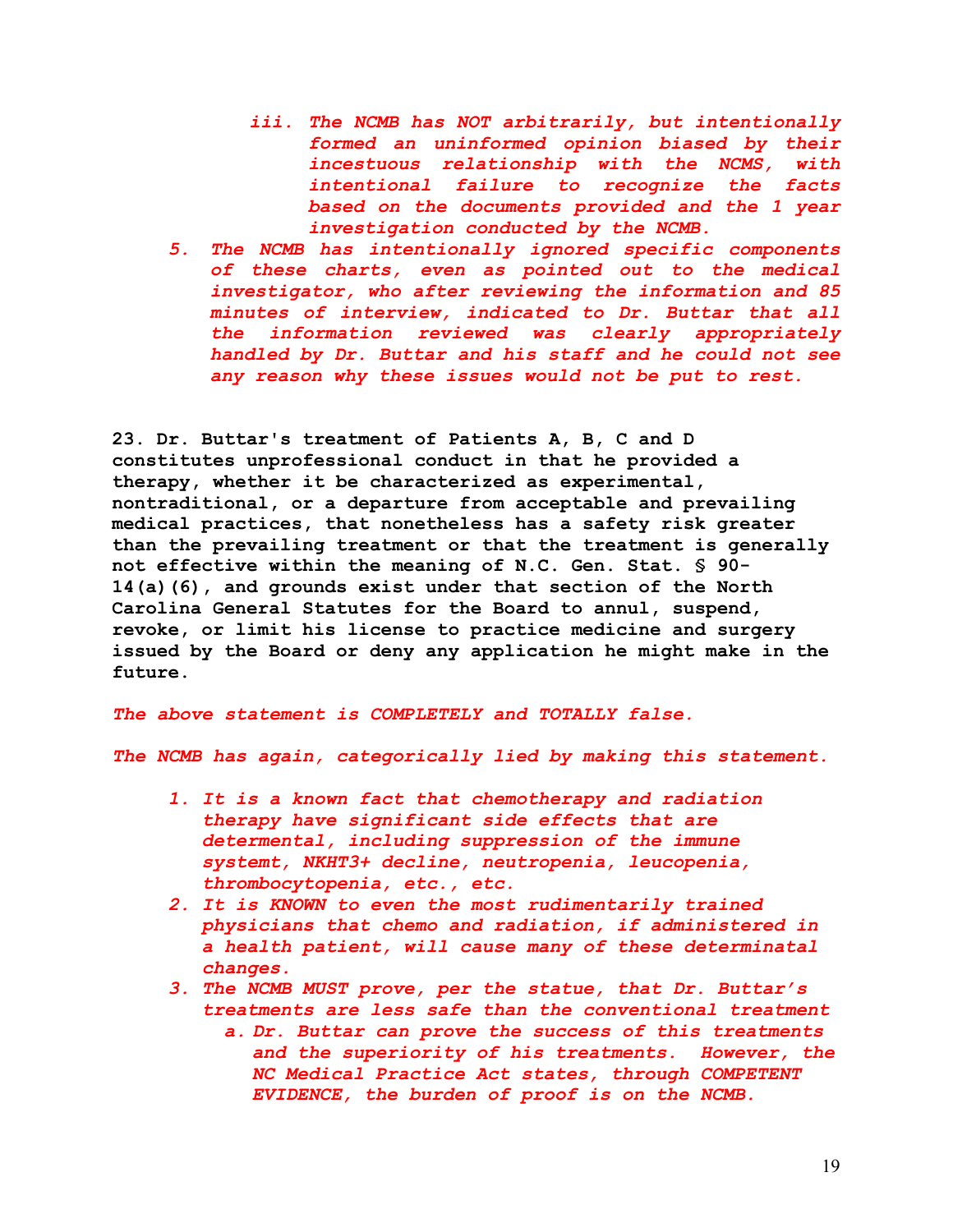- *b. Every treatment done in Dr. Buttar's clinic, has first been done by Dr. Buttar on himself.*
- *c. All treatments done in Dr. Buttar's clinic have the safety profile well documented and no adverse events from the treatment have ever been documented.*
- *d. None of the conventional treatments of chemo and radiation are done by the doctors who administer such treatements, to themselves.*
- *e. All treatments at Dr. Buttar's clinic have an excessively safe history and this information is well known to the NCMB.*
- *f. In the 12 years that Dr. Buttar has held a NC Medical License, NO adverse reaction has ever occurred from Dr. Buttar's IV therapies, or any other therapy, diagnostic or treatment conducted or rendered by Dr. Buttar.*
- *4. Once again, the NCMB makes it's position very clear, by persecuting a doctor with a stellar record of patient treatments, who has an international patient following, who has lectured on these subjects in over 20 countries and routinely lectures at medical conference in the US, and who has even testified in front of the US Congress on his efficatious treatment and therapies for previously untreatable conditions.*

Notice of Charges - Rashid Ali Buttar, D.O. Page 8 of 10

**24. Dr. Buttar's conduct in regard to Patients A, B, C, and D constitutes Dr. Buttar providing services to a patient in such a manner as to exploit the patient within the meaning of N.C. Gen. Stat. § 90-14(a)(12), and grounds exist under that section of the North Carolina General Statutes for the Board to annul, suspend, revoke, or limit his license to practice medicine and surgery issued by the Board or deny any application he might make in the future, and furthermore, upon a finding of the exploitation, the Board may order restitution be made to the payer of the bill,whether the patient or the insurer, by the physician, provided that a determination of the amount of restitution shall be based on credible testimony in the record.**

- *1. Dr. Buttar does NOT solicit patients.*
- *2. All patients are clearly given the financial policies and if they wish to engage our medical services, must agree to the terms of the financial policy.*
- *3. All patients are given informed consent and sign the informed consent on EACH visit, thus establishing their continued desire to obtain our treatment.*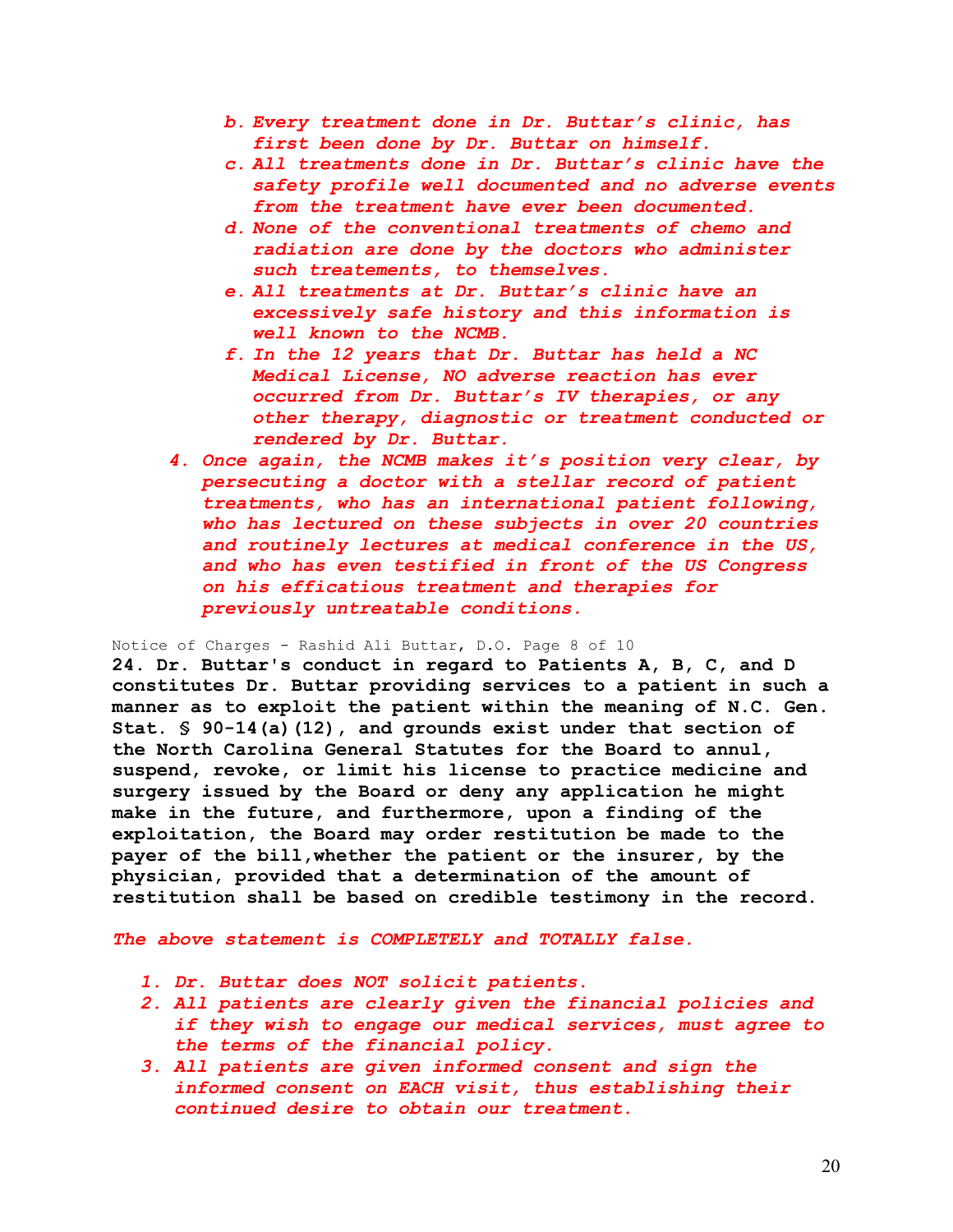- *4. These charges are clearly the NCMB's malicious attempt to single out one of the top physicians in the country, and one of the top integrative physicians in the world, to oppress the field of integrative medicine and to attempt to sabotage a growing trend among the citizens of NC who are tired of the incompetence of the traditional medical model.*
- *5. The NCMB has used it's quasi-governmental status in an egregious and despicable manner and MUST be held accountable for having made FALSE charges, malicious allegations and intentional harm to more than one doctor in the state of NC.* 
	- *a. Per the NC Medical Practice Act –*
		- *i. Section 90-4 (e:) The Board and its members and staff shall not be held liable in any civil or criminal proceeding for exercising, in good faith, the powers and duties authorized by law.*
	- *b. The NCMB has failed to act in "good faith."*
	- *c. The NCMB and it's individual constituents MUST be held accountable for their violation of ethical standards, the consipiratorial persecution of doctor's practicing integrative medicine, violation of the NC Medcial Practice Act, their blatantly abusive use of power, and indiscrimination of others that are NOT of like mind, philosophy, practice, creed, nationality or religion.*

# **NOTICE TO DR. BUTTAR**

**Pursuant to N.C. Gen. Stat. § 90-14.2, it is hereby ordered that a hearing on the foregoing Notice of Charges and Allegations will be held before the Board, or a panel thereof, at 8:00 a.m., on Wednesday, February 20, 2008, or as soon thereafter as the Board may hear it, at the offices of the Board, 1203 Front Street, Raleigh, North Carolina, to continue until completed. The hearing will be held pursuant to N.C. Gen. Stat. § 150B-40, 41, and 42, and N.C. Gen. Stat. § 90-14.2, 14.4, 14.5, and 14.6. You may appear personally and through counsel, may cross-examine witnesses and**

### Notice of Charges - Rashid Ali Buttar, D.O. Page 9 of 10

**present evidence in your own behalf. You may, if you desire, file written answers to the charges and complaints preferred against you within 30 days after the service of this notice. The identities of Patients A through D and the date and place of treatment of these patients are being withheld from public disclosure pursuant to N.C. Gen. Stat. § 90-8. However, this information will be provided to you upon your request. Pursuant to N.C. Gen. Stat. § 150B-40(c)(5), it is further ordered that the parties shall arrange a pre-hearing conference at which they**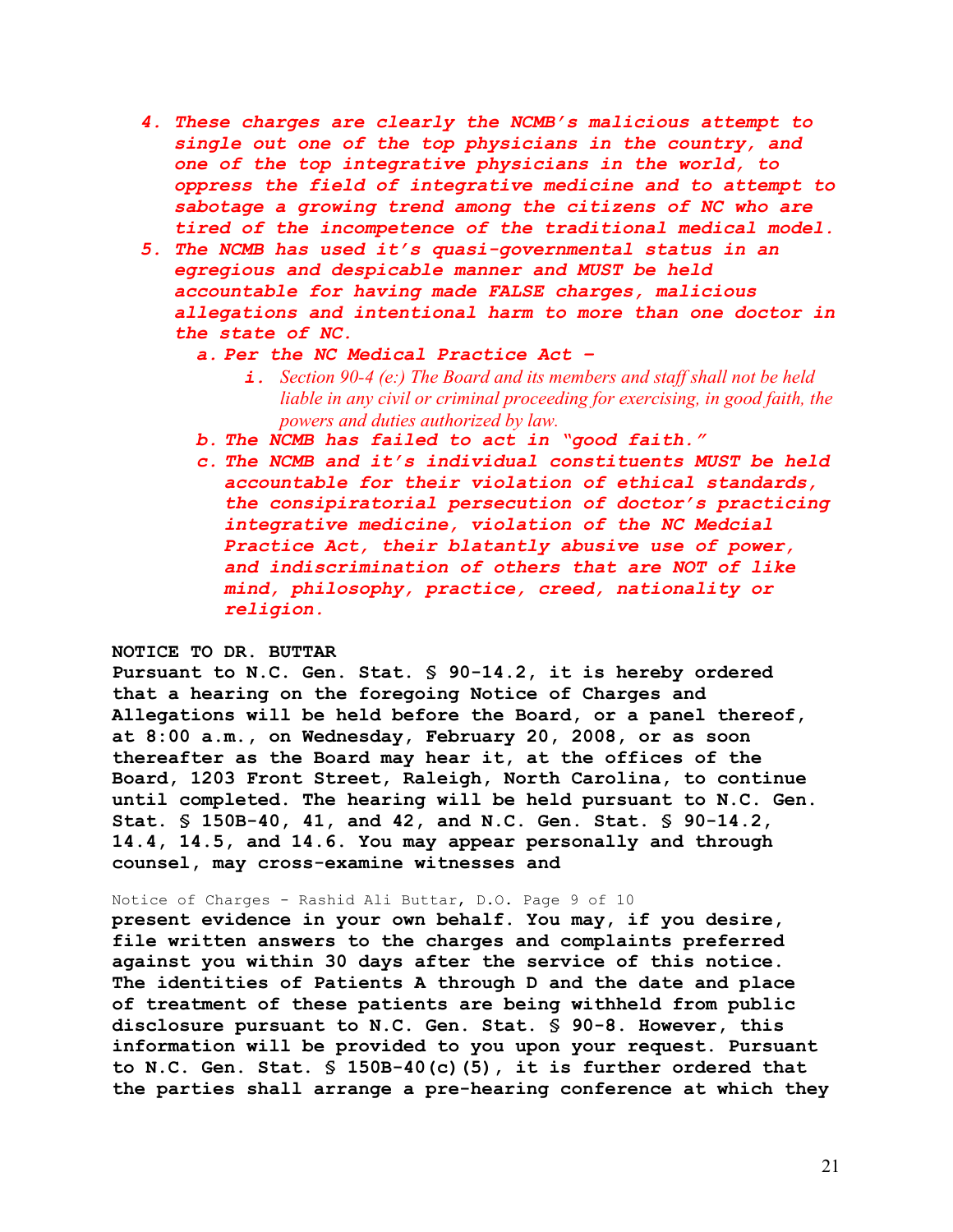**shall prepare and sign a stipulation on pre-hearing conference substantially in the form attached hereto. The prehearing stipulation shall be submitted to the undersigned no later than seven days prior to the hearing date.**

**The right to be present during the hearing of this case, including any such right conferred or implied by N.C. Gen. Stat. § 150B-40(d), shall be deemed waived by a party or his counsel by voluntary absence from the Board's office at a time when it is known that proceedings, including deliberations, are being conducted, or are about to be conducted. In such event the proceedings, including additional proceedings after the Board has retired to deliberate, may go forward without waiting for the arrival or return of counsel or a party.**

Notice of Charges - Rashid Ali Buttar, D.O. Page 10 of 10 **This the 20th day of November, 2007. NORTH CAROLINA MEDICAL BOARD By: \_\_\_\_\_\_\_\_\_\_\_\_\_\_\_\_\_\_\_\_\_\_\_\_\_\_\_\_ Janelle A. Rhyne, M.D. President**

*Furthermore, the NCMB has a history for pursuing Dr. Buttar for NO cause.*

*The NCMB started sending over a medical investigator in 1998 to collect information. However, the investigator admitted there was no complaint from a patient, doctor or insurance company.*

*The investigator visited Dr. Buttar's office on a number of occaisions, asking for random charts, documents, etc, without any cause.*

*In 2002, the NCIMS was formed because there were other integrative doctors also similarly being harrased by the NCMB for no cause.*

*After forming the NCIMS, Bill 886 was introduced into the Legislature entitled "Due Process for Physicians" by the efforts of the NCIMS, of which, Dr. Buttar was the lead spokesman as well as the President of the NCIMS.*

*The NCMB and the NCMS attempted to repeatedly intimidate Dr. Buttar prior to Dr. Buttar's testimony to the NC Legislature*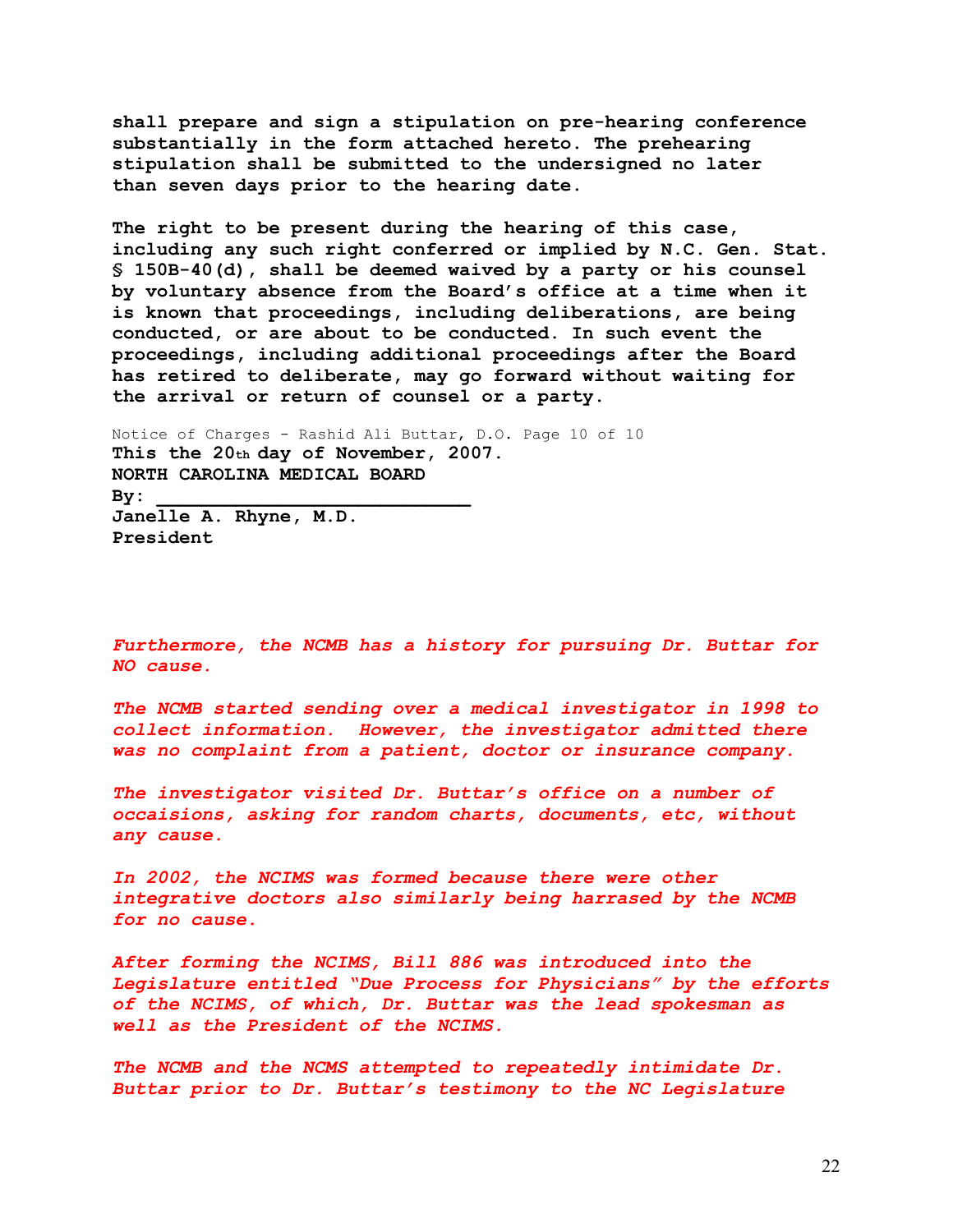*regarding Bill 886, by insinuations, calls and subtle indications that if Dr. Buttar did not stop, he would have a difficult time practicing medicine in NC. Specifically, the morning before Dr. Buttar's testimony in front of the NC Legislature, the attorney for the NCMS (Society) pulled Dr. Buttar aside and suggested that Dr. Buttar NOT go through this testimony because it was a futile attempt at passing Bill 886, and all it would accomplish would be to "make your life difficult as long as you practice medicine in NC".*

*Dr. Buttar was NOT intimidated but only further outraged at the behavior of the NCMB and the NCMS.*

*After the testimony in front of the NC Legistlature, the NCMB and the NCMS reluctantly decided to "cooperate" with Dr. Buttar because they realized the bill would pass. The subsequent passage of Bill 886 is one of the fastest bills to pass the NC Legislature entited "Due Process for Physicians".* 

*The bill passed by a landslide in the House. The bill passed in the Senate with the only opposition in the Senate from the few doctors and 1 dentist serving as Senators, all of whom were in the pocket of the NCMS. Why else would a physician OPPOSE a bill entitled "Due Process for Physicians"? See the vote record for the 2002 NC Legislature Session.*

*After passage of Bill 886, the NCMB failed to keep it's promise of communicating with the NCIMS to establish criteria for appropriate review of charts by competent and experienced integrative doctors which was decided during the "cooperative" phase.*

*The NCMS also failed to keep it's promise of facilitating information sessions for the rest of the NCMS to inform other physicians as to the premise of integrative medicine.*

*Shortly after passage of the Bill 886, the NCMB attempted to "teach Dr. Buttar a lesson". Dr. Buttar was "invited" to come to the NCMB, after being read his "Maranda", to:*

- *1. Explain Dr. Buttar's practice of medicine*
- *2. Explain Dr. Buttar's research*

*3. Explain Dr. Buttar's relationship to his own corporation registered by the NCMB…*

*The NCMB investigator who visited Dr. Buttar during this period, subsequently reported to Dr. Buttar that she would like for him*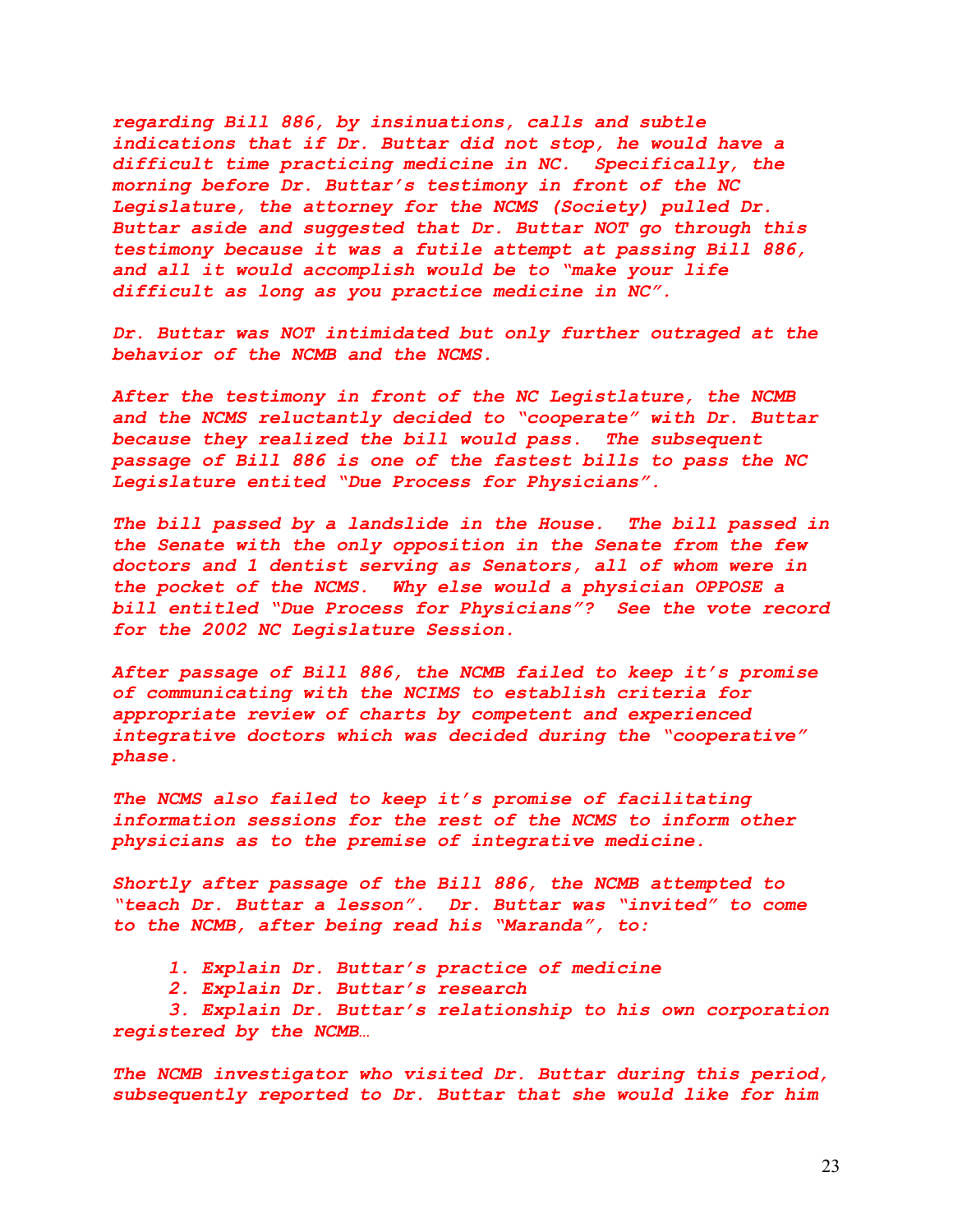*to contact the NCMB attorney because she did not understand why she was continuously being sent back to investigate when she had reported that there was nothing improper going on in Dr. Buttar's practice.*

*The NCMB subsequently fired this investigator, Edith…?*

*Dr. Buttar respectfully declined the "invitation" unless the board would allow his informal hearing to be taped and for him to get a copy.* 

*The NCMB refused and subsequently, ORDERED Dr. Buttar to "bare witness against himself", without any recording of the event to document the antics of the NCMB.*

*Dr. Buttar filed suite against the NCMB in Superior Court and became the first doctor in NC to successfully force the NCMB into signing a consent order to have the informal hearing taped.*

*The consent order was that if charges were preferred against Dr. Buttar, a copy of the taping of the informal hearing (witch hunt) would be provided to Dr. Buttar. This would document the NCMB's method of intimidating physicians and forcing them to sign consent orders, admitting to lessor transgressions due to the fear of large legal costs and possibly loss of licensure if the doctor were to fight to uphold his name.*

*If the NCMB would NOT prefer charges, the recording would NOT be released. It was obvious that the NCMB did NOT want the recording to be released since it would document the numerous improprieties the NCMB was guilty off.*

*The NCMB, after the informal hearing, wrote a letter dropping all charges against Dr. Buttar, dropping all accusations and apologizing to Dr. Buttar for the long and arduous process of the legal proceedings.*

*Now, again, the NCMB begins it's persecution of Dr. Buttar, this time grossly and blatantly making false and unsubstantiated accusations, all based on 1 patient complaint and a few disgruntled family members of patients who are trying to get out of paying their financial debts.*

*These accusation are easily refuted.*

*However, the greater issue is the following:*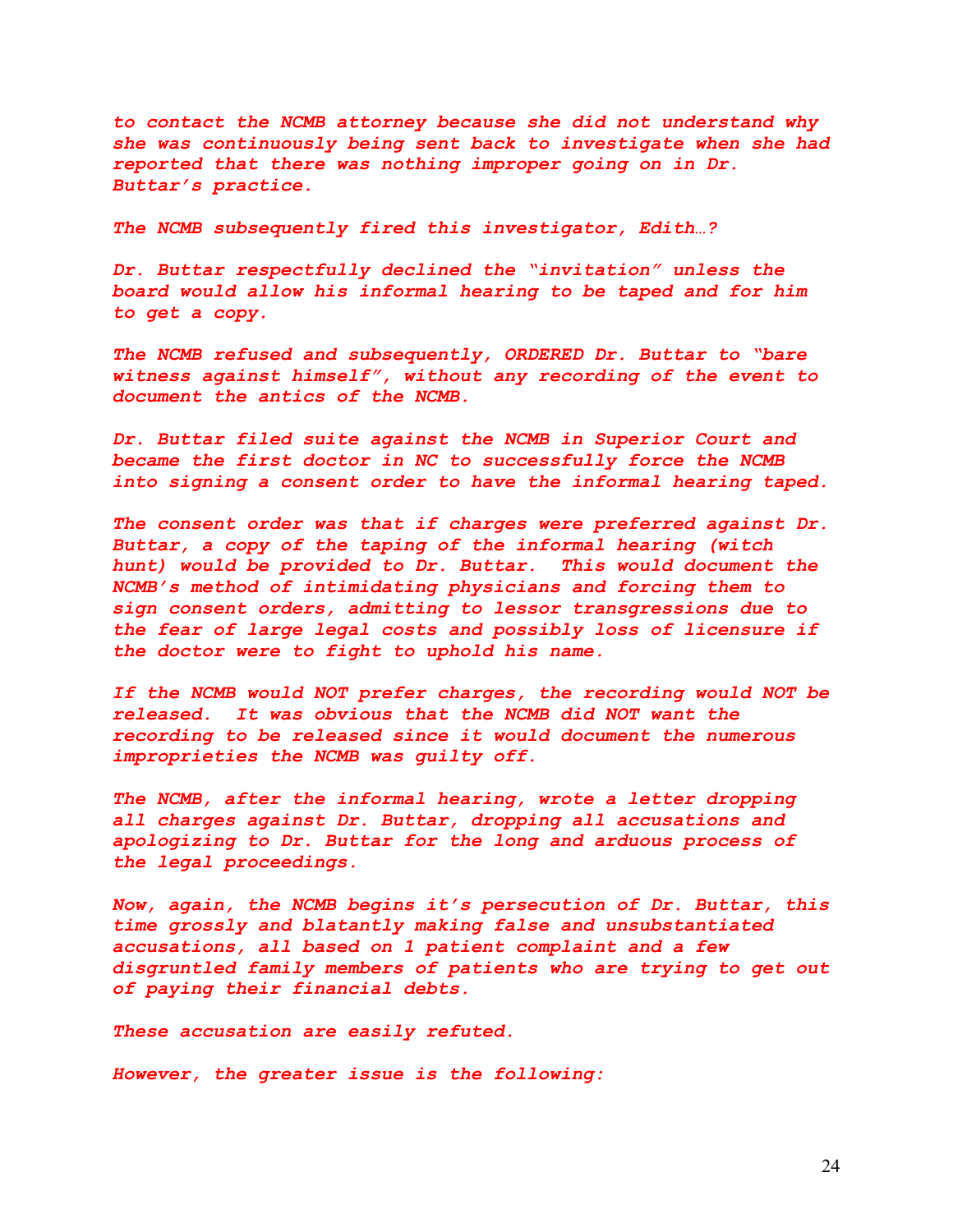*There are a number of other physicians who have committed gross acts of medical malpractice resulting in large sums of payout, who have had NO action by the medical board – See appendix A*

*Yet,* 

- *a former, chief of emergency medicine, partially trained in general surgery, military trained doctor with over 10,000 documented ER hours, but no history of disciplinary action,*
- *a doctor with NO malpractice payouts,*
- *who has NEVER even been NAMED in a malpractice law suit,*
- *who has distinguished himself in numerous ways in medicine,*
- *who has an international patient population following,*
- *who has not advertised in 10 years,*
- *who has video documentation of literally hundreds of patients and their unprecedented resolutions from previously dire prognosis,*
- *who has successfully treated patients who failed treatments at institutions such as Mayo, MD Anderson, Duke, etc.,*
- *who has only 1 documented patient complaint (according to the NCMB investigator)*
- *who is President of the NCIMS*
- *who is Chairman of the American Board of Clinical Metal Toxicology,*
- *who has been invited and has testified in front of the US Congressional Sub-Committee on human rights and wellness,*
- *who has been named as one of the top 50 doctors by Philips Publishing, Healthy Solutions, Inc, and the world famous cardiologist, Dr. Stephen Sinatra,*
- *who has received a bi-partisan nomination from Congressman Dan Burton (R) and Congresslady Diane Watson (D) for the National Institute of Health, Director's Pioneer Award,*
- *who has been practicing medicine for 16 years*
- *who has formally testified as an expert witness on a number of occasions, always without asking for any renumeration,*
- *who served as an officer in the US Amry, having served with prestigious units as the 2nd Infantry Division, 101st Airassult Division and the 5th Special Forces Group as a physician,*
- *who was on a full military scholarship for undergraduate shool,*
- *who was the Boy's State representative from his high school,*